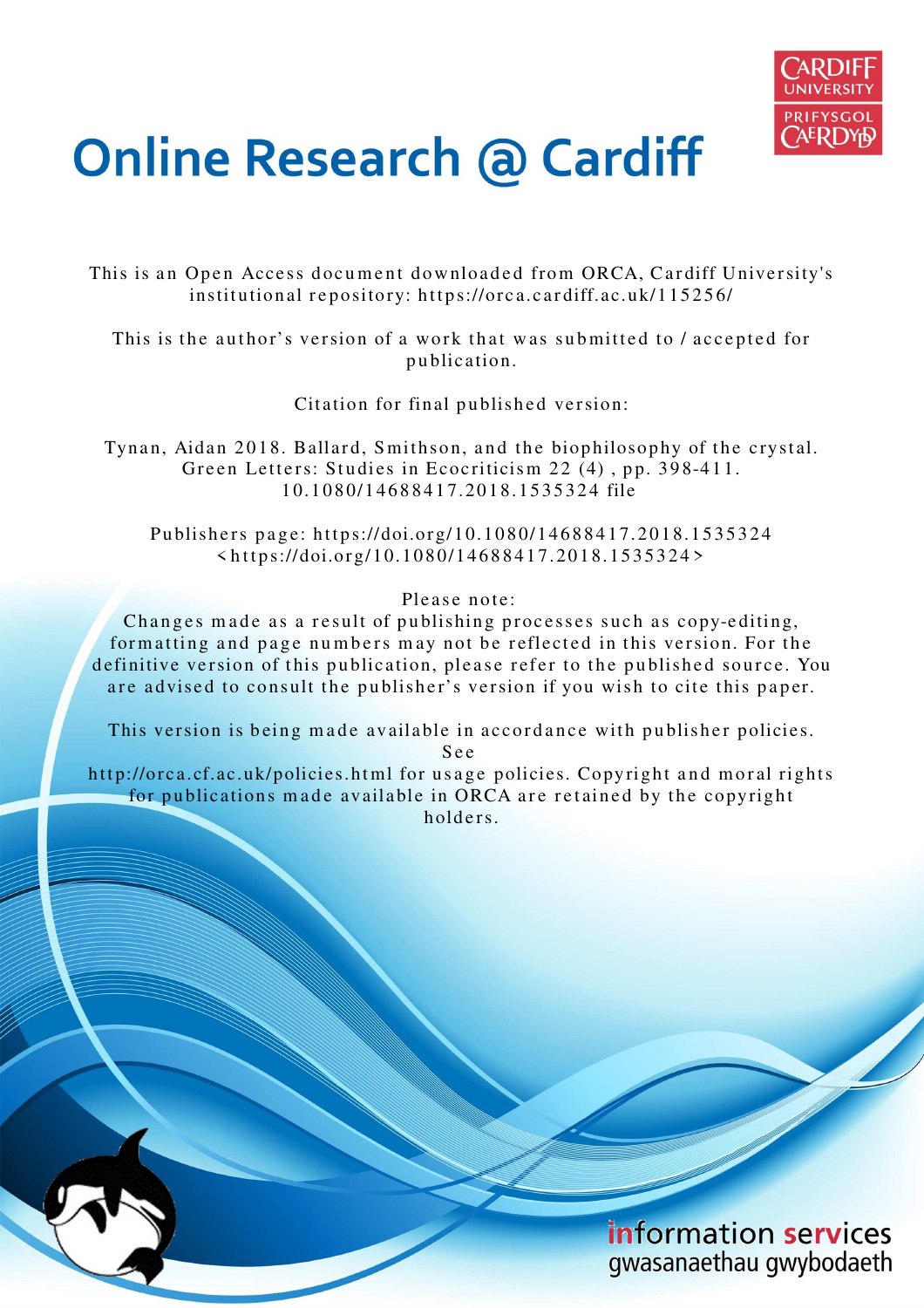### **Ballard, Smithson, and the Biophilosophy of the Crystal**

Aidan Tynan (Cardiff University)

#### 1. Landscapes of Spatiotemporal Crisis

How should ecocriticism proceed when considering the apocalyptic landscapes of Ballard's early tetralogy? *The Wind from Nowhere* (1962), *The Drowned World* (1962), *The Drought* (1964), and *The Crystal World* (1966) provide scenarios in which small groups of survivors struggle to adapt to radical and destructive environmental changes. While we can position these novels broadly within the disaster tradition of British science fiction as represented by John Wyndham, John Christopher and others, they stand apart from this field by featuring characters who accept their fate with unusual resignation, almost apathy. Ballard's language often reflects the cold detachment of scientific discourse, but no technological fixes emerge in these narratives to resolve the respective ecological crises of devastating winds, melting icecaps, desertification, and the crystallisation of matter. Whatever heroism Ballard's protagonists possess is to be found in their willingness to embrace the challenges posed by the catastrophe and attain a state of mind adequate to it.

The dominant trend in scholarship (Pringle 1984; Luckhurst 1997; Francis 2011) has been to follow Ballard's own lead and to regard these landscapes as symbolic manifestations of psychological states or external realisations of 'inner space', but an ecocritical analysis cannot be satisfied with this. Indeed, it is increasingly difficult *not* to read these works ecologically and materially and in relation to our own climate emergency. An alternative trend has thus emerged in recent years showing an eagerness to attribute to Ballard a prescience with respect to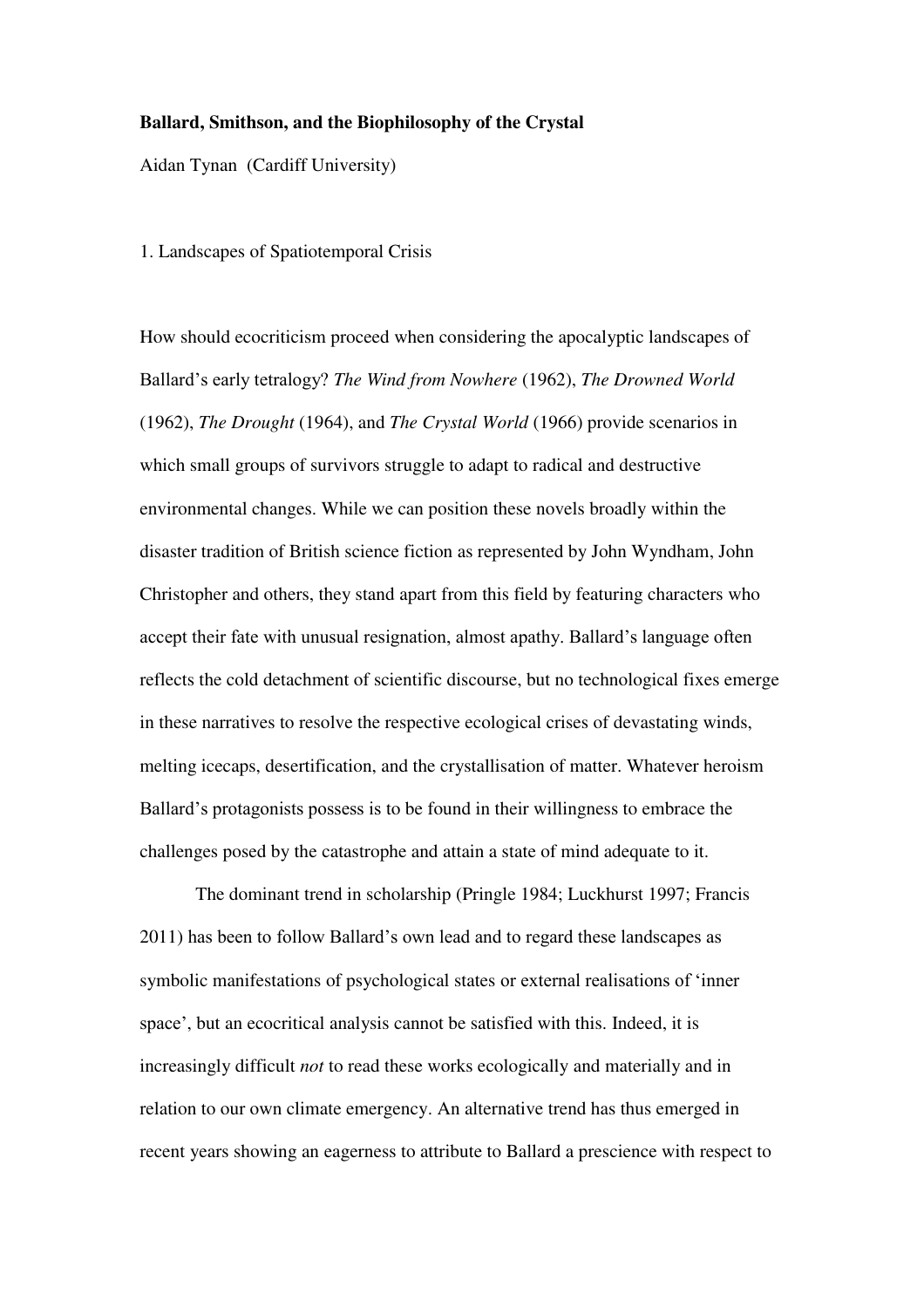concerns about environmental change. Amitav Ghosh (2016), for example, insists that Ballard was 'one of the very few' literary minds of the latter half of the  $20<sup>th</sup>$  century 'alive to the archaic voice whose rumblings, once familiar, had now become inaudible to humanity: that of the earth and its atmosphere' (124). Adam Trexler's *Anthropocene Fictions* (2015) and a number of recent articles similarly regard the early novels as precursors, even progenitors, of climate fiction, a burgeoning category that has emerged in the last ten to fifteen years at the intersection of SF with mainstream popular and literary fiction (for a comprehensive survey see Johns-Putra 2016). Adrian Tait argues that, 'like the quartet of which it forms a part, the images conjured up in *The Drowned World* anticipate concerns that only years later formed themselves into a global discourse of environmental anxiety; this is "cli-fi" before climate change was understood' (2014, 30). Jim Clarke is more sceptical about such anachronistic co-option, but nonetheless maintains that Ballard's accounts of ecological collapse 'transcend literature' to provide iconic signifiers of climate crisis *avant la lettre* (2013, 20).

The problem is that these readings risk placing Ballard within a  $21<sup>st</sup>$  century environmentalist discourse that is, in fact, quite alien to his work's real concerns and achievements. His ecoapocalyptic visions are strikingly *indifferent* to what we would recognise as a green awareness of the human impact on nature. Only one of the disasters described in the tetralogy—the one from *The Drought*—is anthropogenic. But even in that text, in which rainfall ceases due to industrial waste deposited in the oceans, the ethico-political issues surrounding human culpability and survival are ignored almost entirely. Instead, the desertification of the Earth is seen as a precursor to a more profound, if inscrutable, future. The rising global temperatures behind the deluges of *The Drowned World*, meanwhile, are attributed to freak solar storms and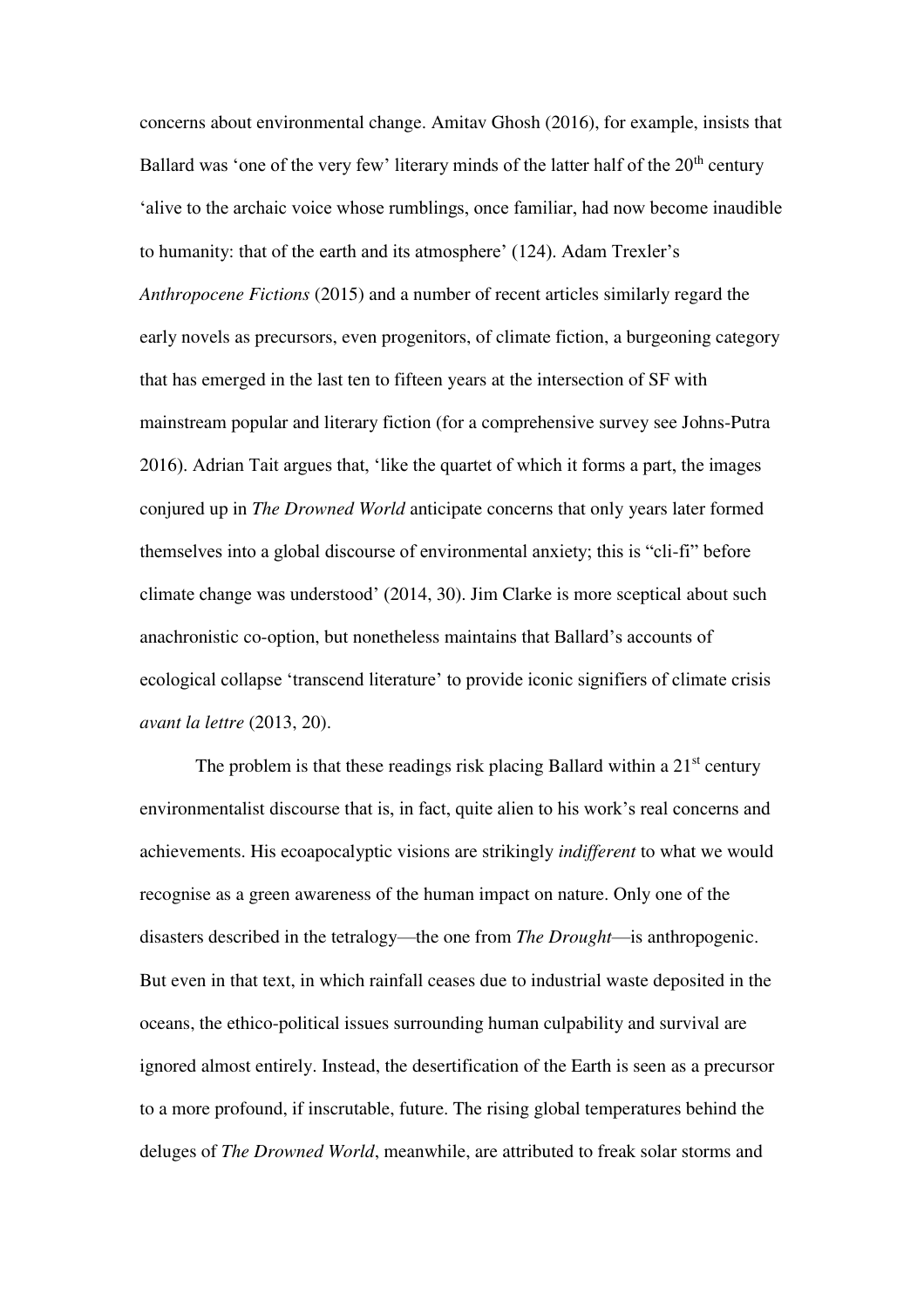the resulting climatic changes in which London comes to resemble a tropical jungle are grasped in terms of a regression of conscious life to its evolutionary, 'archaeopsychic' past (Ballard 2012b, 57). In the end, Ballard's apocalypses are not prescient warnings about the impact of humanity on the biosphere but visionary and strangely gratifying *solutions* to conflicts between the organic and the technological, nature and society, matter and form. As Gregory Stephenson (1991) puts it in one of the earliest book length studies of Ballard, the elemental catastrophes of air, water, fire and earth are, like the subsequent visions of the traffic accident as sexual release in *Crash* (1973), 'deeply desired by the unconscious' (73).

The challenge for contemporary criticism, then, is to navigate a path between the psychological and the environmental when it comes to understanding Ballard's ecoapocalyptic texts. For Ballard himself, the role of landscape in fiction is related to a knotting together of the inner and the outer. He regarded his landscapes, like those of his great influences Dali and Ernst, as 'formalisation[s] of space and time' (Ballard 2012a, 5). Space and time, Ballard suggests, aren't mere external givens but resources, internally accessible potentialities that can be drawn on creatively through art (as through architecture and technology). If remaking space and time involves a catastrophic moment, then for Ballard's era this was symbolised most emphatically by the atom bomb. The equivalent for us today is climate change. Nevertheless, the promise of a new spacetime retains a distinct utopianism for Ballard. The ecological transformations of the early novels are means of exploring the apocalyptic rupture implied in the construction of new spacetimes. Architecture and the visual art of landscape remained touchstones for Ballard because they can suggest new ways of allowing us to see and inhabit the world. At the same time, the older ways must dissolve, leading to a moment of crisis in which perception and action become subject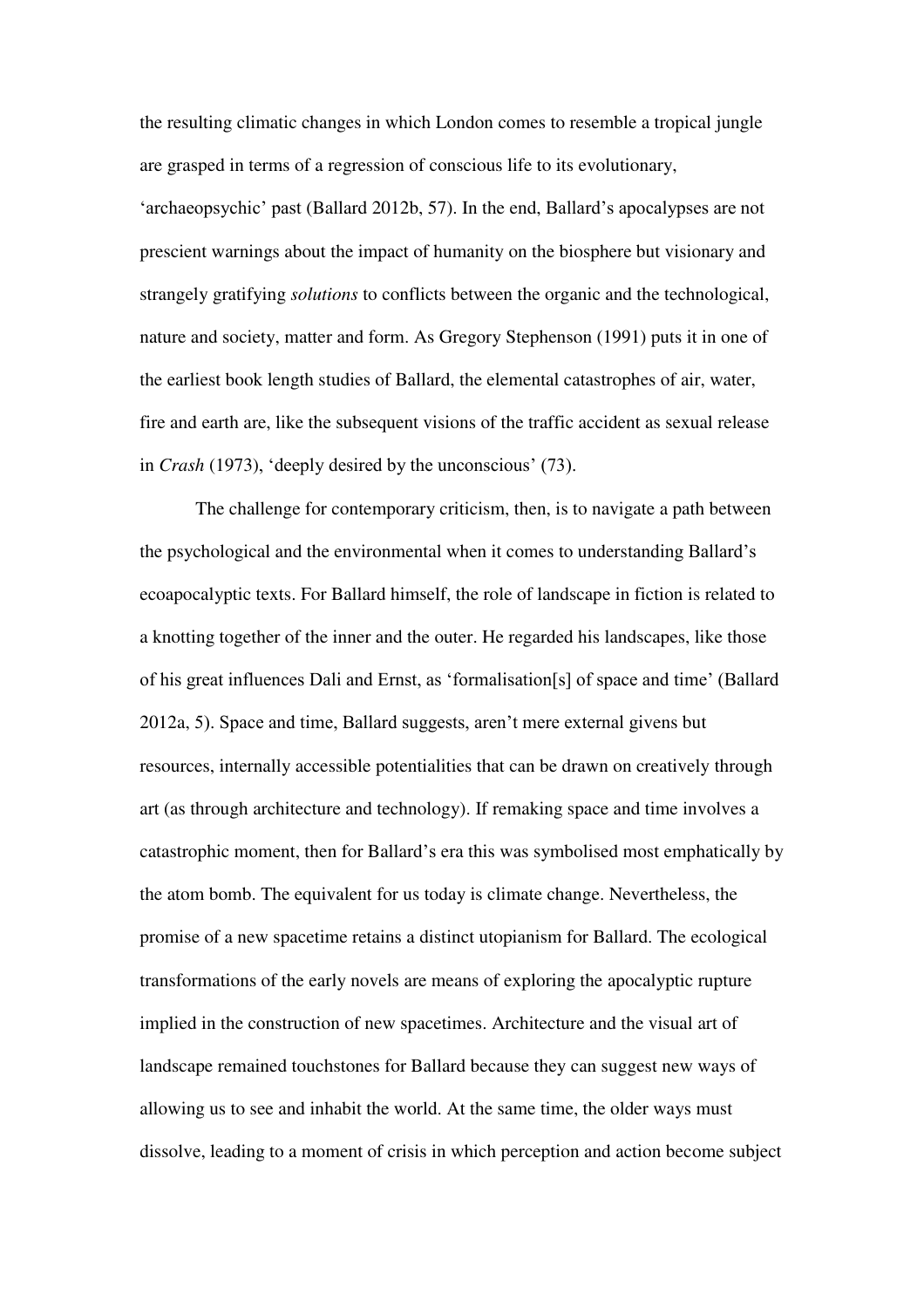to a strange stasis and the stakes of life and survival are suspended. A visionary attitude comes to dominate over action in Ballard's apocalyptic texts, but this is a seeing in which what is witnessed is a transformation of space and time as the very conditions of perception itself. This is where a green reading of Ballard becomes inadequate. Jeffrey Jerome Cohen has defined green readings and their limitations in the following way:

green readings have a tendency to reproduce … a split between nature and culture that founds a structurating antinomy even in the face of constitutive and intractable hybridities. Assuming such a split can lead to analyses stressing anthropocentric and detached concepts like stewardship, preservation, and prescriptive modes of environmental management. (Cohen 2013, xx)

Ballard's ecocatastrophes deal precisely with the *loss* of the nature/culture distinction and with the unconsciously desired *unravelling* of that distinction as a structurating antinomy. This plays out less as an awareness of the mutual interactions of human and non-human agencies than a transformation of the human itself through the medium of ecological crisis. To this extent, Ballard retains an anthropocentrism, but one fully invested in an apocalyptic transition beyond the antinomies of culture and nature, organic and inorganic, etc. He is, likewise, less interested in the outcomes of such a transition than in the processes propelling us towards it.

In this article, I pursue a non-green reading of *The Crystal World* as a narrative of spatiotemporal crisis and ecoaesthetic apocalypse. I read the novel alongside the American artist Robert Smithson, whose work suggests a number of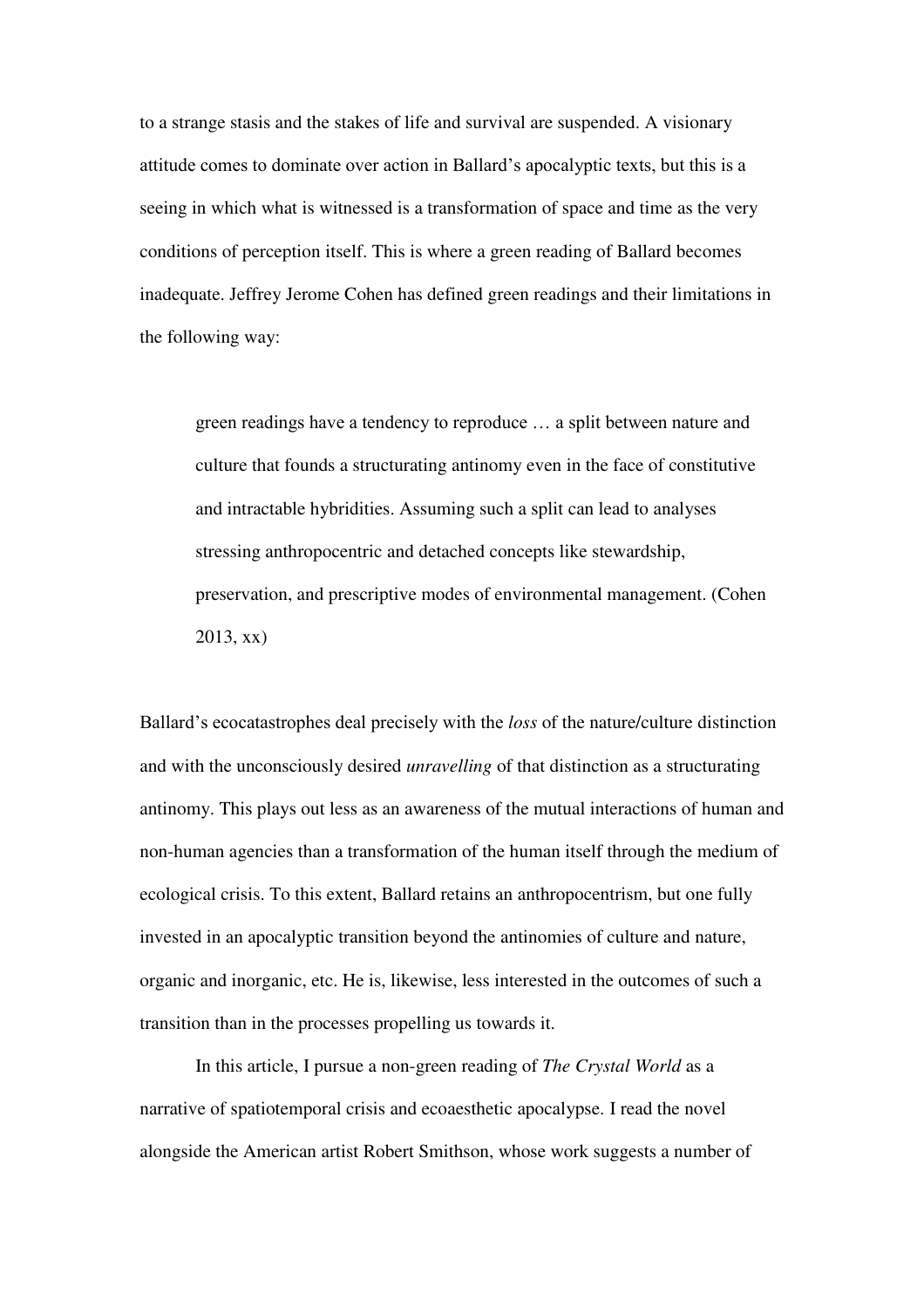important parallels with Ballard. Existing discussions of Ballard's links with Smithson are curiously silent on their mutual fascination with the crystal, which becomes prominent as a guiding motif in Smithson's work from the mid-60s until his death in 1972. Smithson's article 'The Crystal Land' (1966) in particular suggests the influence of Ballard's novel. Nevertheless, the influence went both ways, and while Ballard returned again and again to the Surrealist painters, Smithson was probably the visual artist closest to his work's achievements. In both his art works and his writings, Smithson like Ballard used experimental landscapes to pursue new forms of space and time in ways that collapse distinctions between organic and inorganic, and natural and built environments.

The catastrophe of crystallisation is undoubtedly the strangest of Ballard's ecoapocalyptic tetralogy and the one in which the knotting of inner and outer space is pushed to its limit. The crystallisation process, originating in deep space, initially affects vegetation—and is thus thought to be some form of plant disease—but soon spreads to animals, people, and ultimately all matter. The process is detected as having overrun entire galaxies and is named the 'Hubble Effect' by the astronomers who first observe it. As in *The Drowned World* and *The Drought*, the narrative's detailed descriptions of the landscape are interrupted by bursts of activity that drive the plot forward. Nevertheless, the task of survival is ultimately overwhelmed by the mysterious allure that the transformed environment exerts on Ballard's characters. Unlike the prior books in the tetralogy, however, the nature of the catastrophic process is central to Ballard's aesthetic concerns. While wind, deluge and desertification are mere occasions to reveal a dangerously transformed Earth, crystallisation springs directly from a new formalisation of space and time resulting from the appearance of what Ballard calls 'anti-time'—a concept modelled on anti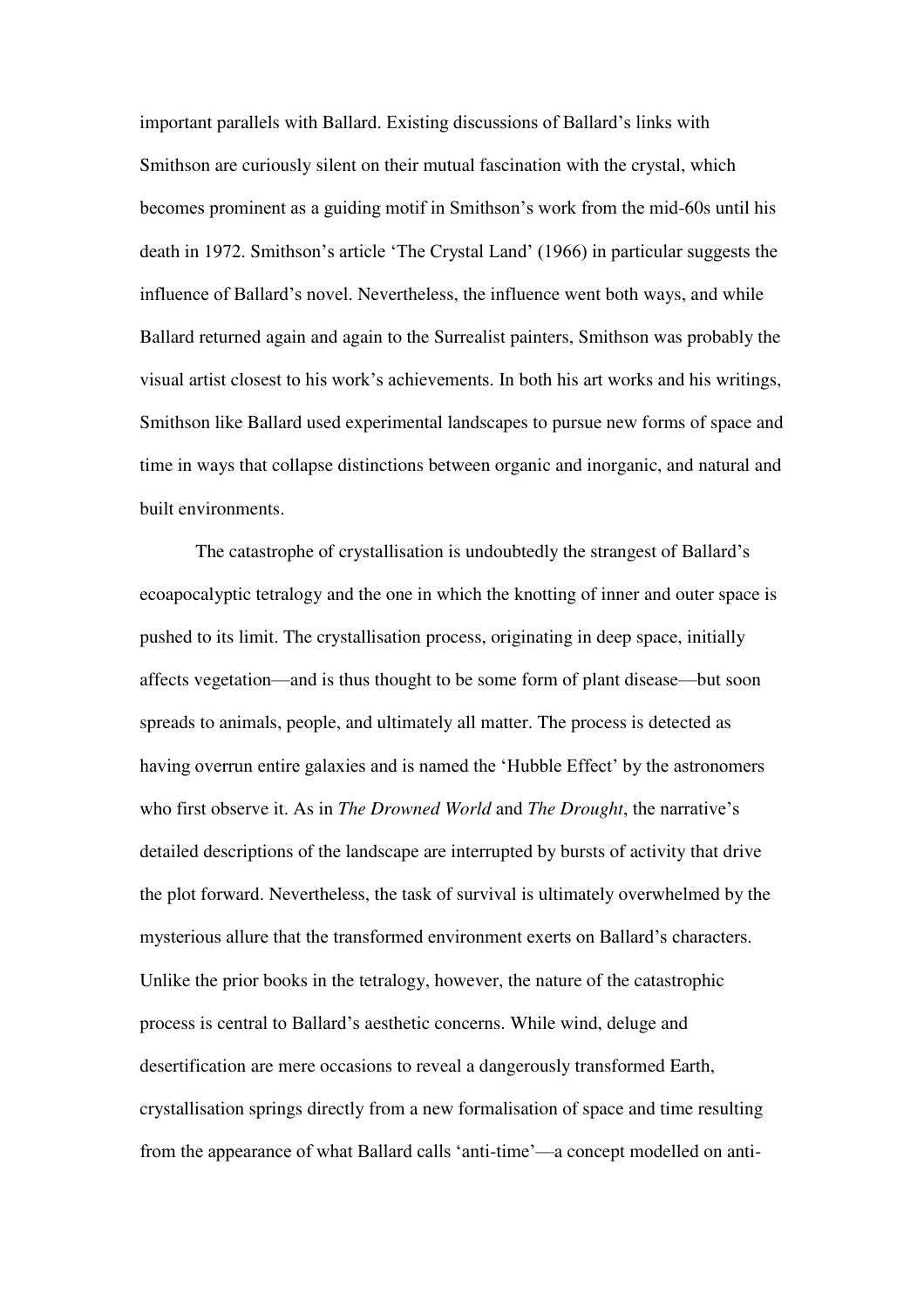matter—which causes time to leak out of the universe. Matter is subsequently supersaturated and 'effloresces', creating duplicate images of itself at the sub-atomic level in order to compensate for the lost quanta of time. Crystallisation thus sees the emergence of matter without temporal duration or durability, 'substance without mass', as Sanders, Ballard's doctor protagonist, puts it in a letter to a colleague:

Just as a super-saturated solution will discharge itself into a crystalline mass, so the super-saturation of matter in our continuum leads to its appearance in a parallel spatial matrix. As more and more time "leaks" away, the process of super-saturation continues, the original atoms and molecules producing spatial replicas of themselves, substance without mass, in an attempt to increase their foot-hold upon existence. The process is theoretically without end, and it may be possible eventually for a single atom to produce an infinite number of duplicates of itself and so fill the entire universe. (Ballard 2011, 85)

Crystallisation, then, is the proliferation of matter as pure image. Another character, also a doctor, describes the process as a kind of cancerous growth: 'It's as if a sequence of displaced but identical images of the same object were being produced by refraction through a prism, but with the element of time replacing the role of light' (66). Sanders compares the crystallisation process to the viral propagation of leprosy and the crystalline nature of the virus itself (84). To the extent that Ballard's narrative subordinates plot and character to a series of obsessively multiplied images of the catastrophe, the writing itself *mirrors the crystallisation it describes*. Just as the crystal grows through a reduplication of matter, the narrative progresses via the kinds of doubling and reflection created by the attempts of Ballard's characters to interpret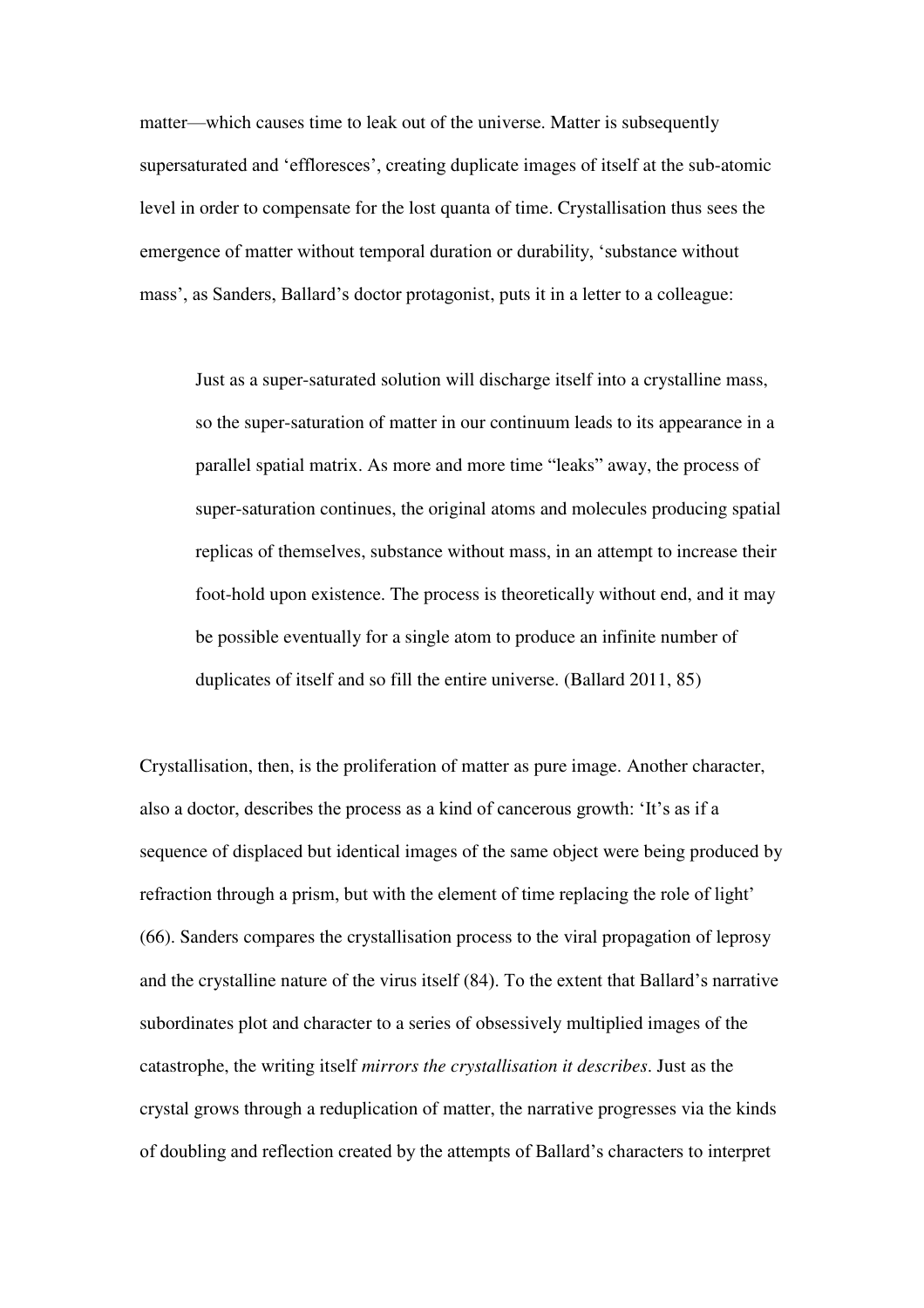the signs of the crystal world they inhabit. The catastrophe, then, is both a material process *and* the loss of a stable material referent by which to pinpoint it. The crystal forest in which Sanders finds himself is a 'forest of signs' in which cultural, historical and psychological images metastasise in an unknown ecology. As Luckhurst (1997) has put it, 'the crystallizing virus in the forest seems to attack reference itself' (59). Crystallisation is, in other words, a material ecological event *and* a psychologically catastrophic loss of meaning to images spreading virally through the text.

Existing readings of the novel by Pringle, Stephenson, Luckhurst, and Francis are dominated by Jungian and existential approaches by which the crystal is seen as a symbol of the individuation of the self. Gasiorek (2005), meanwhile, reads the novel, which references Wordsworth and Shelley, in the tradition of the Romantic sublime and insists on the crystal as a means of quasi-religious transcendence. Baxter (2009) insists on the novel as a postcolonial text inspired by the anti-imperialist politics of Surrealism. In all of these analyses, the material process of crystallisation as described by the sciences is more or less totally side-lined in favour of the crystal's symbolic value. While I refer to physics, biology, and crystallography, my main theoretical reference points are the French biophilosophical tradition of Bergson, Simondon and Deleuze. The latter two use the crystal as a way of thinking about life that does not privilege the organic at the expense of the inorganic. Deleuze, in his work on cinema, combines Bergson and Simondon to develop notions of the 'crystal image' and 'crystalline narration', which are deployed in my reading of *The Crystal World* in the final section. The biophilosophy of the crystal that Deleuze takes from Simondon enables him to theorise an aesthetics of spatiotemporal crisis. While Simondon offers what we might call a general ecology through the framework of the crystal, Deleuze extends this to analyses of perception, sensation, affect and images.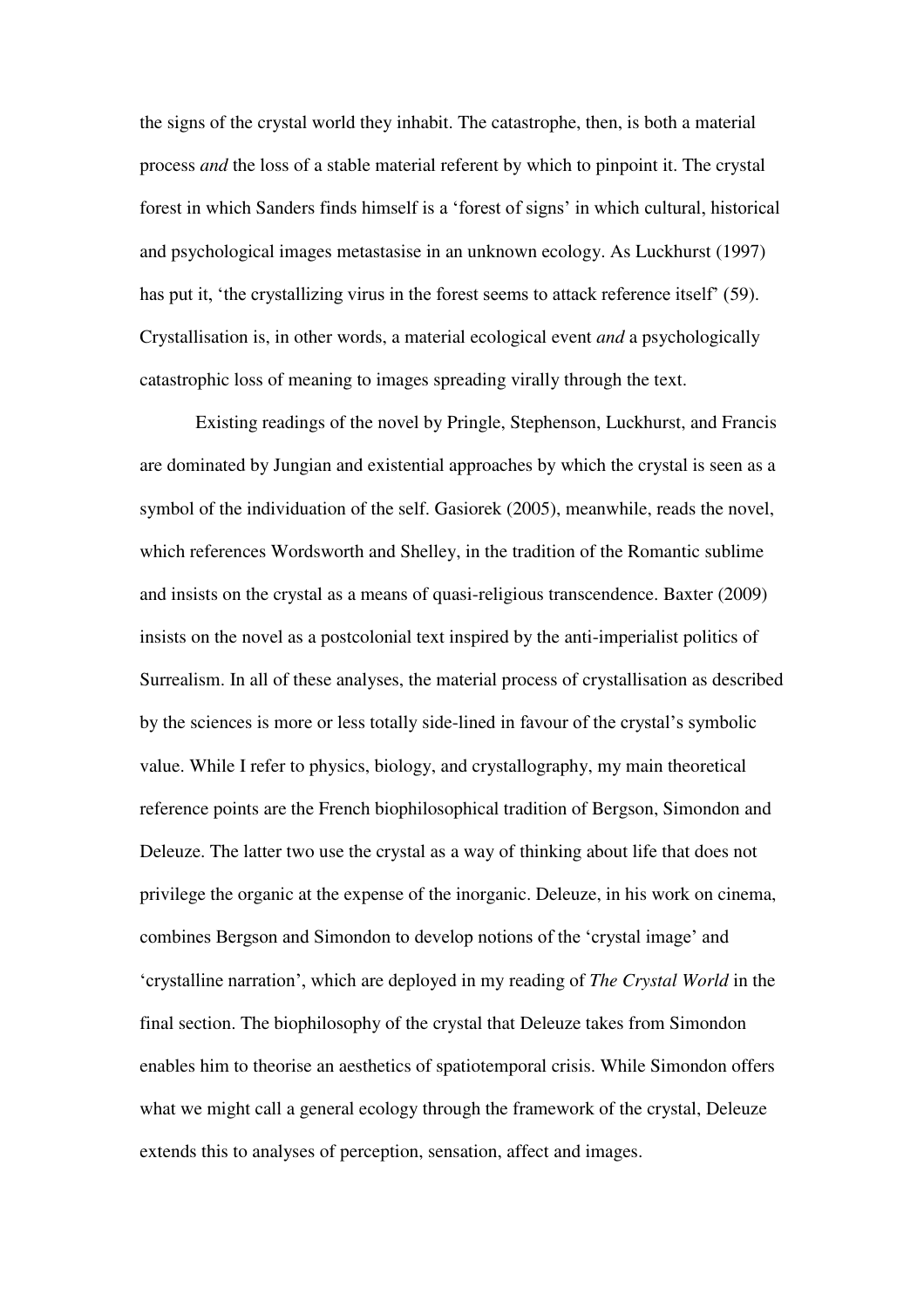### 2. Ballard, Smithson, and the Question of Entropy

Ballard's links to visual art and architecture are well known, but his relationship to Robert Smithson deserves more scrutiny. For one thing, Smithson's extensive theoretical writings can help to illuminate the role of the built and natural environment in Ballard's work. Smithson's signature piece, *Spiral Jetty* (1970), is a 1500-foot-long spiral strip constructed from black basalt at a remote point on the banks of the Great Salt Lake in Utah. It is generally seen as a key representative of land art, a movement that emerged out of minimalism and conceptualism in the 1960s. In an essay on *Spiral Jetty* Smithson writes, in a language evocative of Ballard's concern with the 'archeopsychic', that the site in Utah suggested the contemporaneousness of the deep past:

An expanse of salt flats bordered the lake, and caught in its sediments were countless bits of wreckage. Old piers were left high and dry. The mere sight of the trapped fragments of junk and waste transported one into a world of modern prehistory. The products of a Devonian industry, the remains of a Silurian technology, all the machines of the Upper Carboniferous Period were lost in those expansive deposits of sand and mud. (Smithson 1996, 146)

Smithson goes on to describe the jetty's spiral tail as leading 'into an undifferentiated state of matter' (147). The work is a kind of time machine leading into the solvent of a primordial fluid: 'Following the spiral steps we return to our origins, back to some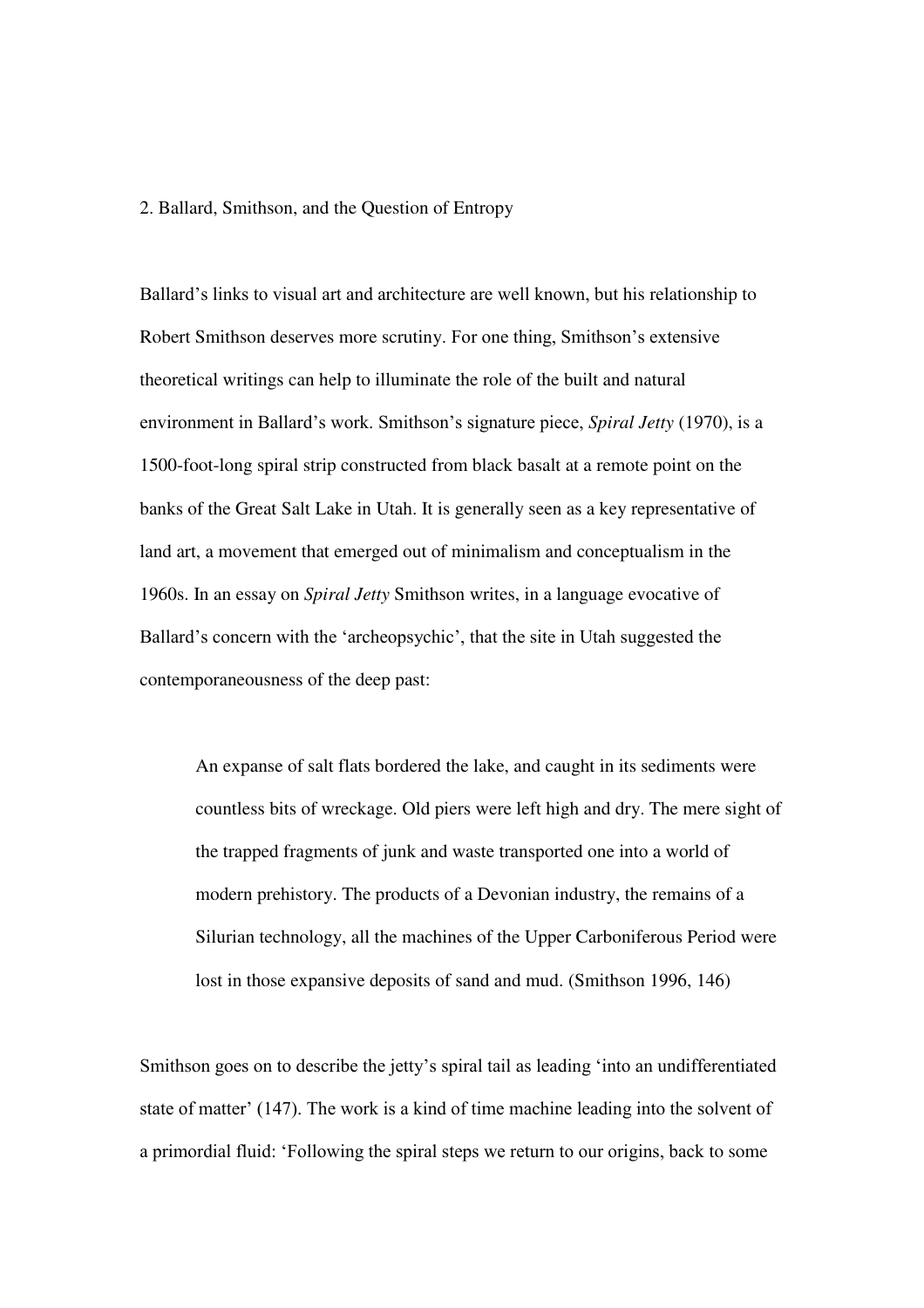pulpy protoplasm' (148). The theme here is that of *The Drowned World* but also Ballard's key early short story 'The Voices of Time' (1960), which Smithson mentions explicitly (343). In this text, Ballard is concerned with both biological deevolution and a sense of cosmic end time. Powers, a neurosurgeon, is struggling to understand an epidemic of narcolepsy while reviewing the work of his biologist colleague Whitby on genetic mutations linked to evolutionary regression. Kaldren, a former patient of Powers, occupies a large spiral-shaped house, built to model the square root of minus one, where he exhibits what he calls 'Terminal Documents', artefacts of modern society from the works of Beethoven and Freud to transcripts of the Nuremburg Trials. Kaldren picks up radio signals from the spiral galaxies of Canes Ventici that he interprets as a countdown to the end of the universe. As he tells Powers:

The big spirals there are breaking up, and they're saying goodbye … These are the voices of time, and they're all saying goodbye to you. Think of yourself in a wider context. Every particle in your body, every grain of sand, every galaxy carries the same signature. (Ballard 2001, 256).

*Spiral Jetty*, then, can be interpreted as what Smithson calls an 'entropic landscape' reflecting a Ballardian concern with problems of time, modernity, and degradation. In his essay 'Entropy and the New Monuments' (1966), Smithson describes the work of major minimalist sculptors such as Donald Judd and Dan Flavin as redolent of science fiction architectures and as providing 'a visual analog for the Second Law of Thermodynamics' (11). Entropy, here, is to be understood as the tendency towards increasing disorder and the loss of available energy, the outcome of which is a state of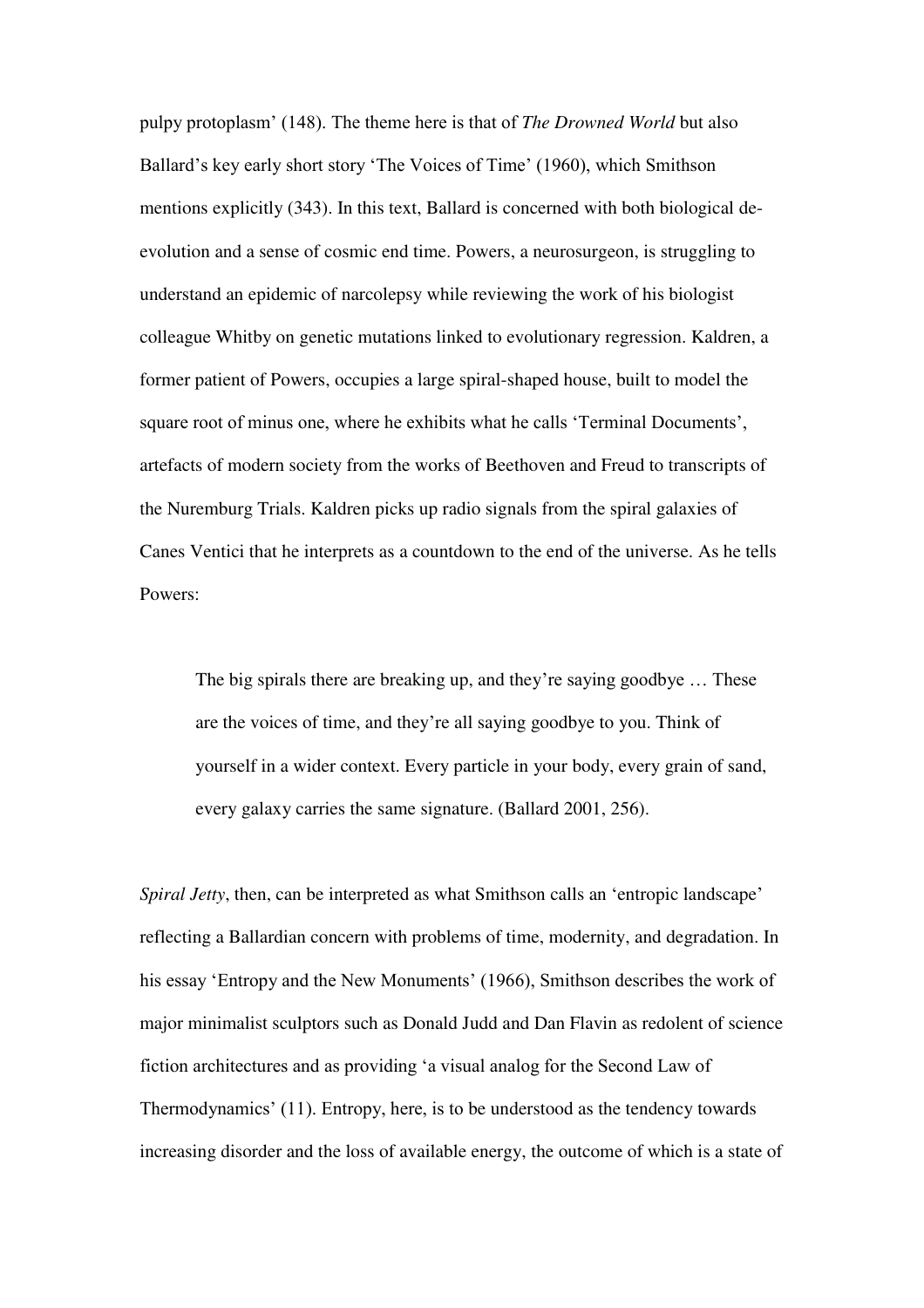undifferentiated matter. Such a view of time runs counter to narratives of progress and evolution. The monumental sculpture of Judd, Flavin and others 'are not built for the ages, but against the ages' (11). Rather than suggesting the stages of human history, they suggest the manifestation in the present of a kind of eternity that is not spiritual but monumental: 'past and future are placed into an objective present. This kind of time has little or no space; it is stationary and without movement, it is going nowhere, it is anti-Newtonian … time becomes place minus motion' (11). A radical new spatiotemporal condition is suggested by the new monuments of minimalist sculpture, one that is resolutely non-biological and non-organic: 'Time as decay or biological evolution is eliminated by many of these artists' (11).

Existing accounts of the links between Smithson and Ballard (Finklestein 1987 and Tsai 1988) focus on their concern with entropy but ignore the conception of an inorganic spacetime that Smithson sees in the art of the 60s. As Ballard himself wrote, 'Smithson's monuments … [are] artefacts intended to serve as machines that will suddenly switch themselves on and begin to generate a more complex time and space' (1997, 31). Fredric Jameson, in his reading of 'The Voices of Time', suggests that Ballard's spiral constructs and notions of cosmic decline were indicative of a general shift towards the postmodern across the arts by which spatiality began to take precedence over older views of temporality and history:

Ballard's pathos of entropy is … the *affect* released by the minute, and not unenthusiastic, exploration of this whole new world of spatiality, and the sharp pang of the death of the modern that accompanies it. At any rate, from this nostalgic and regressive perspective—that of the older modern and its temporalities—what is mourned is the memory of deep memory; what is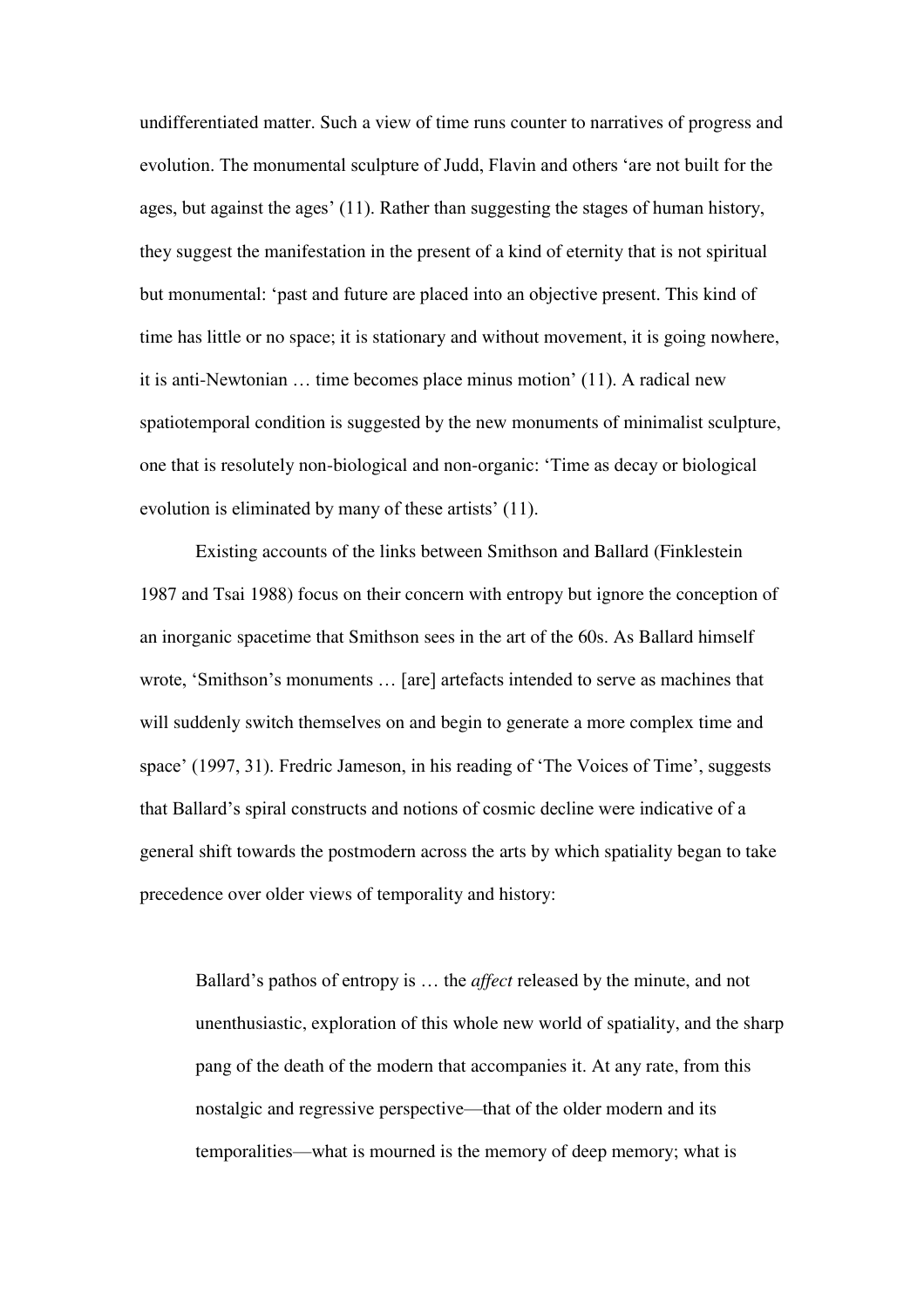enacted is a nostalgia for nostalgia, for the grand older extinct questions of origin and telos, of deep time and the Freudian Unconscious. (1991, 156)

Entropy here is seen as indicative of a loss of time as available energy, memory, continuity, possibility, novelty, and historical development, all of which give way to the spatial condition of postmodernity and instantaneous consumer capitalism. A concern with deep time, of the kind we see in Smithson and Ballard, is only the ideological manifestation of the loss of a sense of historical reality. In this way, Jameson ultimately deflates Ballard's apocalyptic vision and reads his disaster narratives as meditations on the end of the British Empire (Jameson 2005, 288).

We can agree with Jameson that the role of entropy in Ballard and others signals a new concern with spatiality and a break with older models of time. But Jameson's conceptions of ideology and history prevent him from taking seriously Ballard's utopian claim, inspired by Smithson's work, that art can be a machine for producing new spacetimes. It is thus possible to read the role of entropy in Smithson and Ballard quite differently than Jameson does, and in a more positive and utopian sense than is generally done. Art and literature are capable of fabricating new sets of spatiotemporal conditions of perception that break with historical continuity. This does not necessarily entail the loss of the grand temporal questions of the  $19<sup>th</sup>$  and early 20<sup>th</sup> century but a transformation of them beyond the organic model of time. For Smithson, entropy signals the end of 'organic time' but, crucially, also grants access to an inorganic time beyond what he calls the 'biological metaphor', by which he means the tendency to view all action in terms of 'the "useful" time of organic (active) duration' (35). The biological metaphor distorts our understanding of our relationship with the environment by imposing a vitalistic evolutionary framework: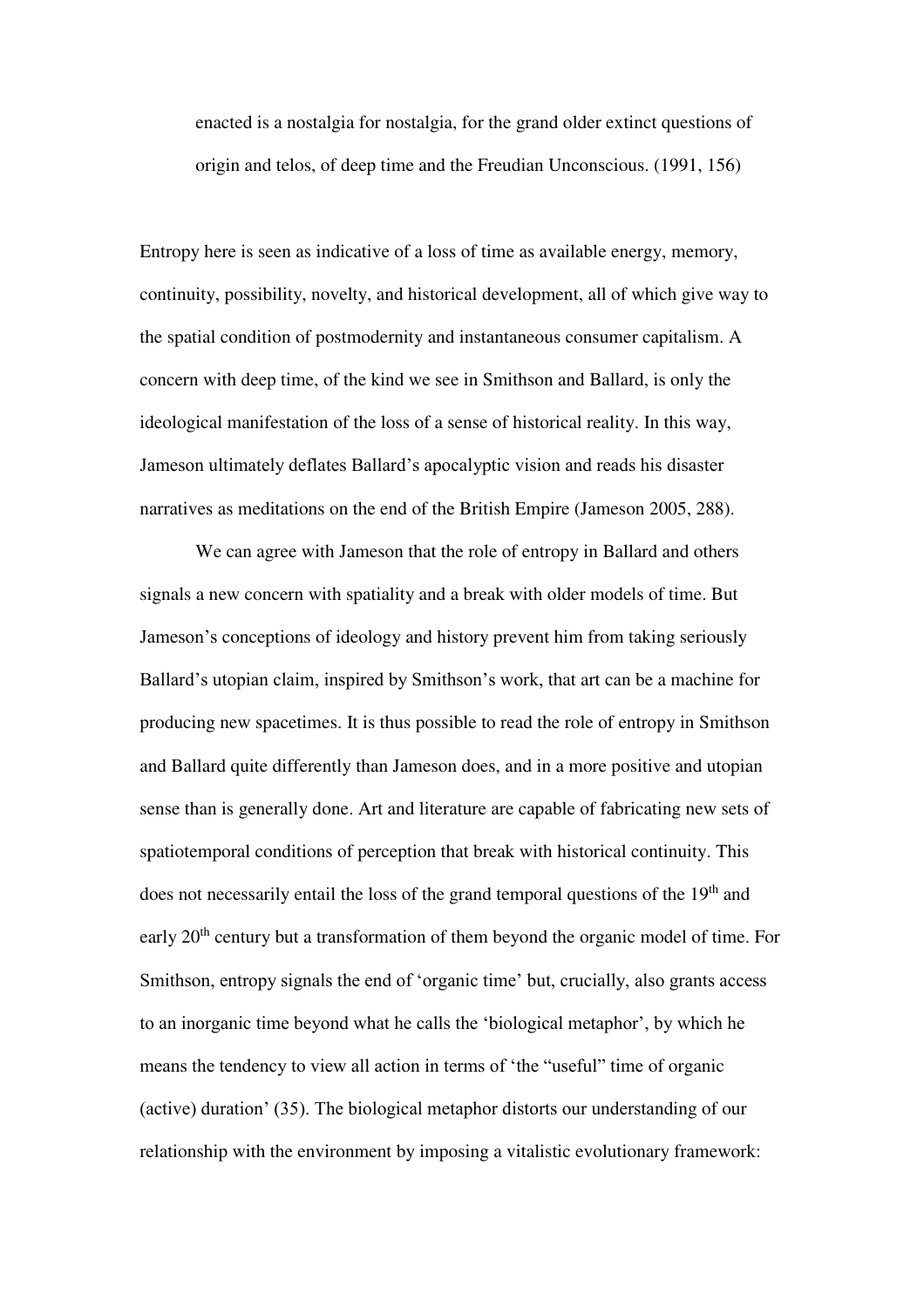'biological science has since the nineteenth century infused in most people's minds an unconscious faith in "creative evolution". An intelligible dissatisfaction with this faith is very much in evidence in the work of certain artists' (35-6). Smithson's use of geological landscapes and inorganic materials, most notably crystals, are the main ways he achieves a break from organic time in his art. Installation pieces such as *Non-Sites* (1968) present gravel and rubble taken from New Jersey stone quarries, mines and derelict zones accompanied by maps and photographs. *Untitled* (1964-65), a crystal-shaped steel and Plexiglas sculpture with blue faces and a pink frame, is one of a number of sculptural works that explore space and light through crystalline and prismatic forms. The painted steel and chrome modules of *Cryosphere* (1966) are hexagonal lattices inspired by ice crystals (Smithson 1996, 197).

Smithson's reading of crystallography texts such as Charles Bunn's *Crystals: Their Role in Nature and Science* (1964) was key to the development of his work because it offered an inorganic model for thinking the accumulation of form (Roberts 2004, 40). Crystals 'grow', but through a relatively autonomous accretion of layers that is susceptible to changes or 'dislocations'. One example of this, the 'screw dislocation', gives rise to spiral structures. As Bunn writes:

Molecules readily add onto the edges of layers, and if this happens on the edge of the step formed by a screw dislocation, it can go on happening indefinitely; the layer is never completed, and the crystal, so to speak, grows 'up a spiral staircase'. (45)

Growth here is molecular rather than molar, following additions or layers that are always incomplete and indefinite and that proceed from the edges rather than from a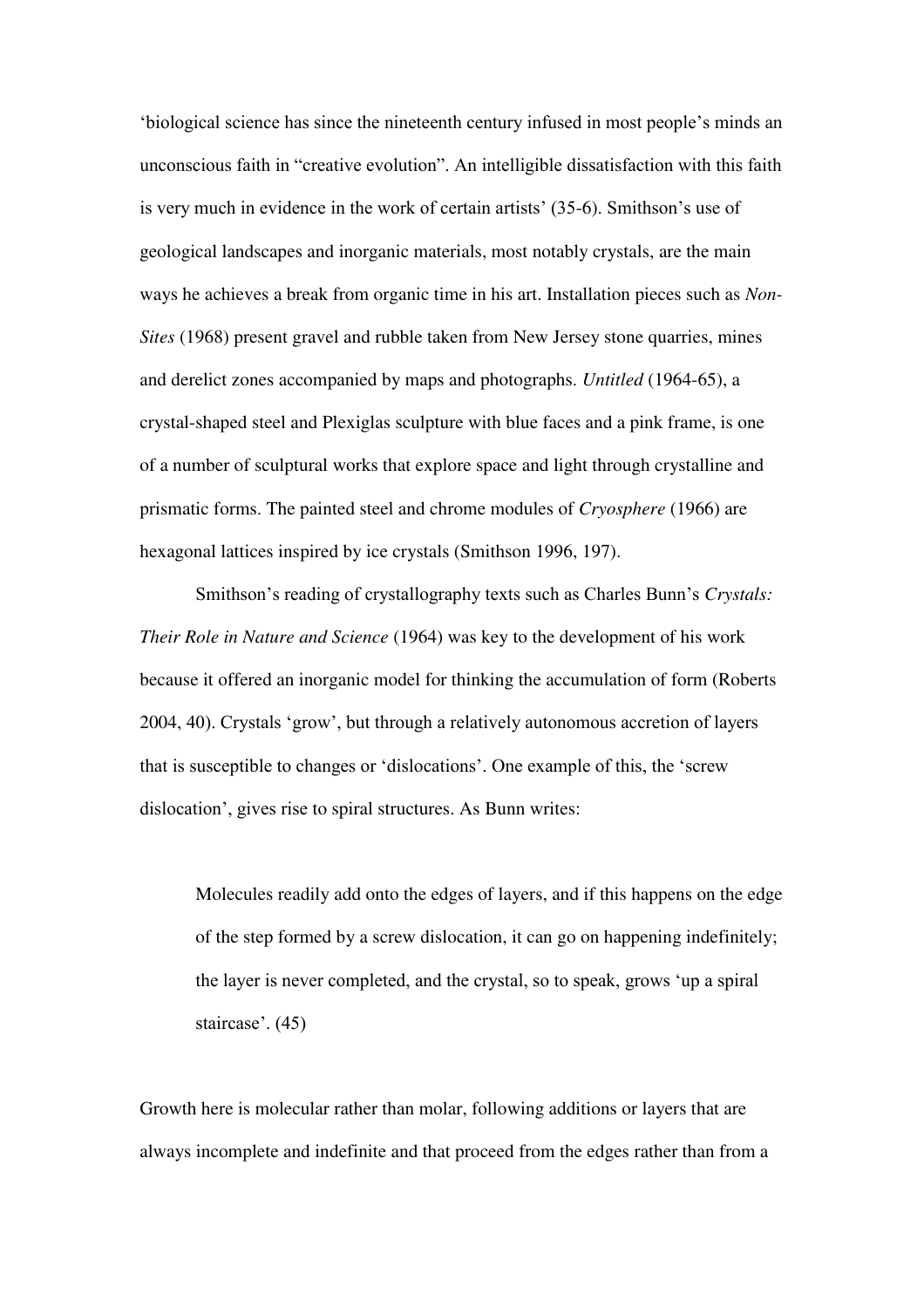centre. *Spiral Jetty* appears inspired by this model of crystal growth in which each layer is added fractally to the one adjacent to it. Smithson writes of the salt crystals in the lake:

each cubic salt crystal echoes the Spiral Jetty in terms of the crystal's molecular lattice. Growth in a crystal advances around a dislocation point, in the manner of a screw. The Spiral Jetty could be considered one layer within the spiraling crystal lattice, magnified trillions of times. (147)

The crystal's molecular growth implicates different orders of scale in a way that 'dislocates' the centrality of an observer in a landscape.

Smithson's text 'The Crystal Land' (1966) suggests the necessity to move beyond the confines of the gallery space and to work directly in the environment, but it also collapses the natural and the cultural, the organic and inorganic, into one another. The piece describes a trip to a New Jersey stone quarry with Judd, who shared an enthusiasm for geology and mineralogy. The mineral forms that Judd's sculptures call to mind suggest the contours of an arid, cracked, bleached and fragmented landscape, a place in which organic time has been used up and is giving way to something else. In a moment of subdued apocalypticism, the motorways, middle-income homes, and diners come to manifest the same crystalline quality (8). If, as W.J.T. Mitchell (1994) puts it, landscape as an aesthetic category has traditionally been 'a medium of exchange between the human and the natural, the self and the other', then the crystal land presents these oppositions as exhausted and susceptible to the kinds of derangement of scale at work in *Spiral Jetty* (Mitchell, 5).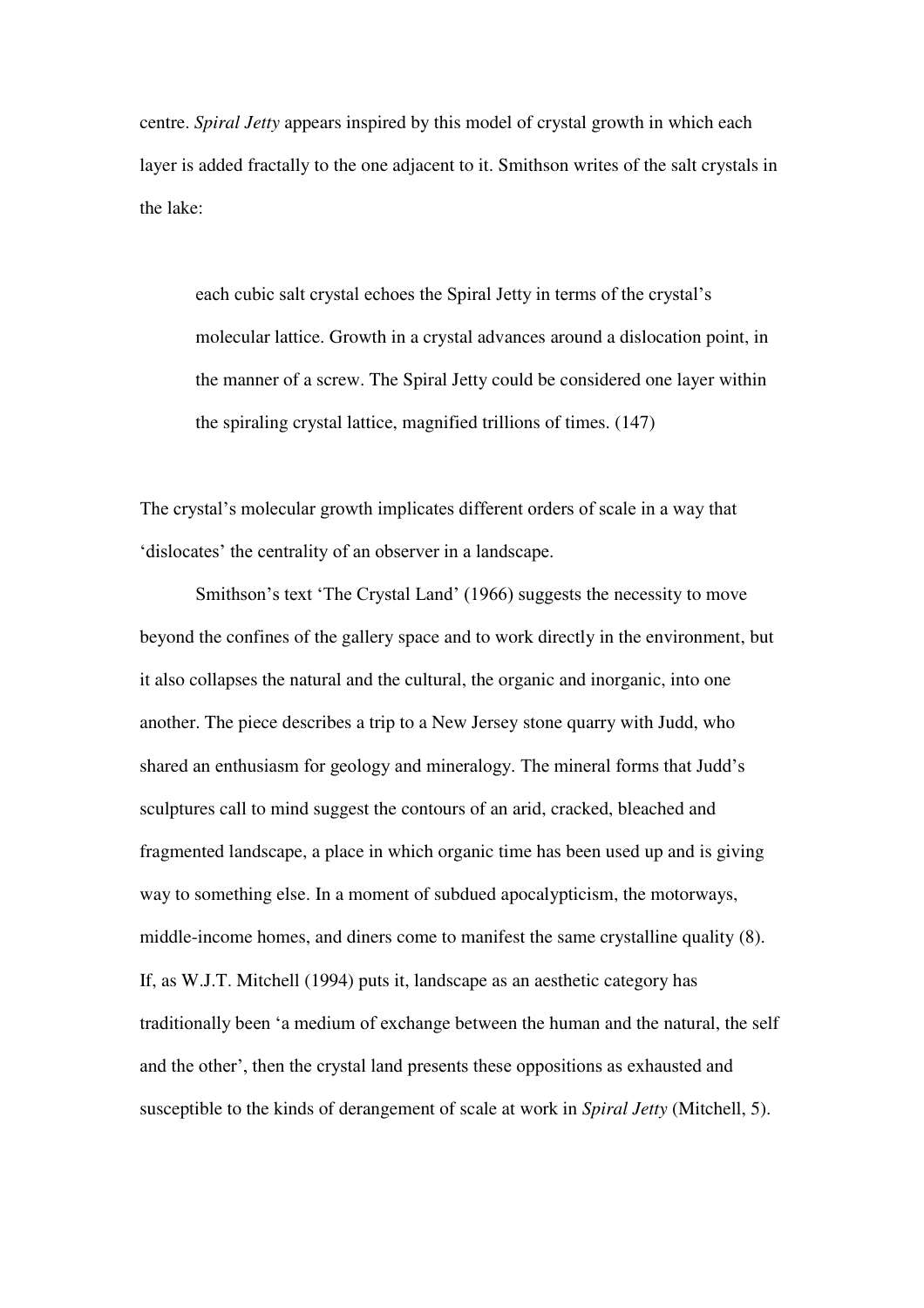Something similar happens in Ballard's novel: the crystal motif extends from the level of the virus to the forest to cosmic dimensions.

# 3. The Crystal and Inorganic Life

The crystal has played a significant role in  $20<sup>th</sup>$  century art history. It has featured as a key motif in Breton's account of Surrealism (Breton 1978, 162-3), in Bauhaus architecture (Taylor 1992, 121), and in Wilhelm Worringer's influential art historical text *Abstraction and Empathy* (1908). Writing on the role of the crystal in art and philosophy, Mark Cheetham (2013) observes that 'crystals are compelling because they are indexical of existential questions, poised at the crossing of life and death. While their perfect forms appear lifeless, they suggest life because they "grow" and move' (251). In the sciences, meanwhile, the crystal has been of singular importance for  $20<sup>th</sup>$  century understandings of life, and in particular for interrogating the border between the organic and the inorganic. Ernst Haeckel—the German scientist and artist who coined the term 'ecology'—published *Crystal Souls: Studies in Inorganic Life* in 1917. Haeckel's book, inspired by the discovery by Otto Lehmann of liquid crystals 13 years earlier, articulated a biophilosophy of inorganic matter. As Spyros Papapetros (2016) writes, for Haeckel 'since liquid crystals exhibited signs of irritability and movement, it meant they had a soul—a crystal soul—and since they had a soul, they were also living' (87). Such a conclusion leads beyond science to a philosophical vision of all matter as actually or potentially living: for Haeckel, Papapetros continues, 'all matter had force and energy. In the organic, this force was active; in the inorganic, it was latent yet potent, and much more potent, in fact, than what we call living' (87).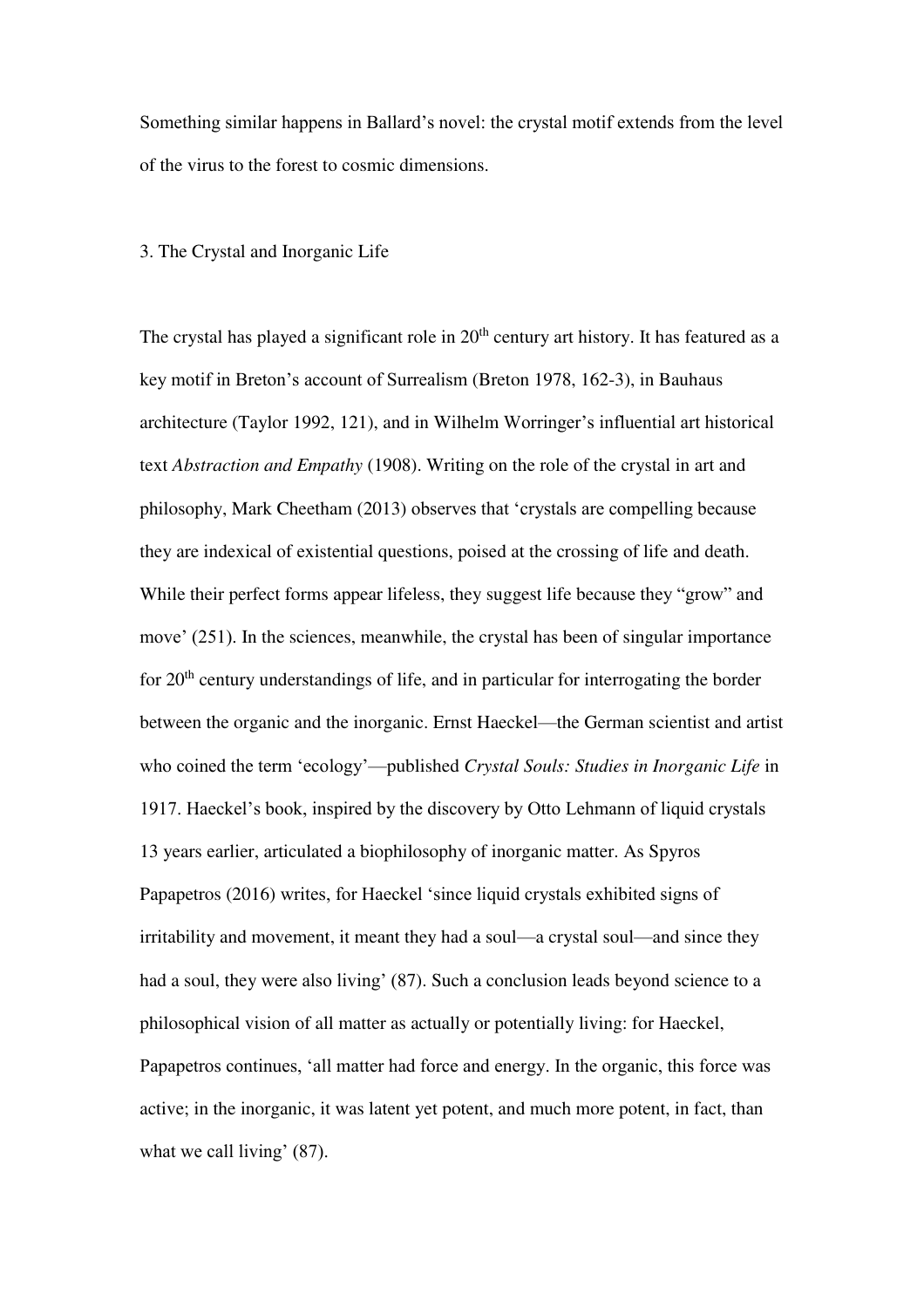Erwin Schrödinger in *What is Life?* (1944), anticipating somewhat the discoveries of Crick and Watson, described the chromosome as an 'aperiodic solid', that is, a molecule with the solidity of crystal but with the capacity to break the 'periodic' regularity of crystalline structures. The chromosome's molecular code is formed from simple repeating patterns like a crystal's, even though the resulting diversity of biological life is anything but simple or repetitive. The organism is thus *like* a crystal, were crystals less 'plain and dull'. The difference between crystals and organisms is the difference between 'ordinary wallpaper in which the same pattern is repeated again and again in regular periodicity and a masterpiece of embroidery, say a Raphael tapestry' (Schrödinger 1992, 5). Schrödinger's reference to art obfuscates more than it clarifies. Are crystals like organisms or are organisms like crystals? For Schrodinger, it would appear to be the latter: organisms are like crystals in that they have a durable consistency of structure (or symmetry) that seems to resist the entropic tendency to disorder. But simultaneously, crystals are *unlike* organisms in the same way that a piece of boring wallpaper is, precisely because of this same degree of ordered regularity, unlike a Raphael tapestry. A recourse to aesthetic judgment is required by Schrödinger to deny the possibility of inorganic life that the crystal suggests.

If we look to the work of French philosopher Gilbert Simondon, we find the analogy of the crystal applied to biological life but in an entirely inverse fashion. Simondon's book *L'lndividu et sa genèse physico-biologique* (1964) provides a theory of what he calls the 'individuation' of living beings in a way that does not judge the inorganic against the organic but rather gives an account of ontogenesis capable of explaining—instead of presupposing—the differences between organic and inorganic beings. His theory of individuation is part of a French biophilosophical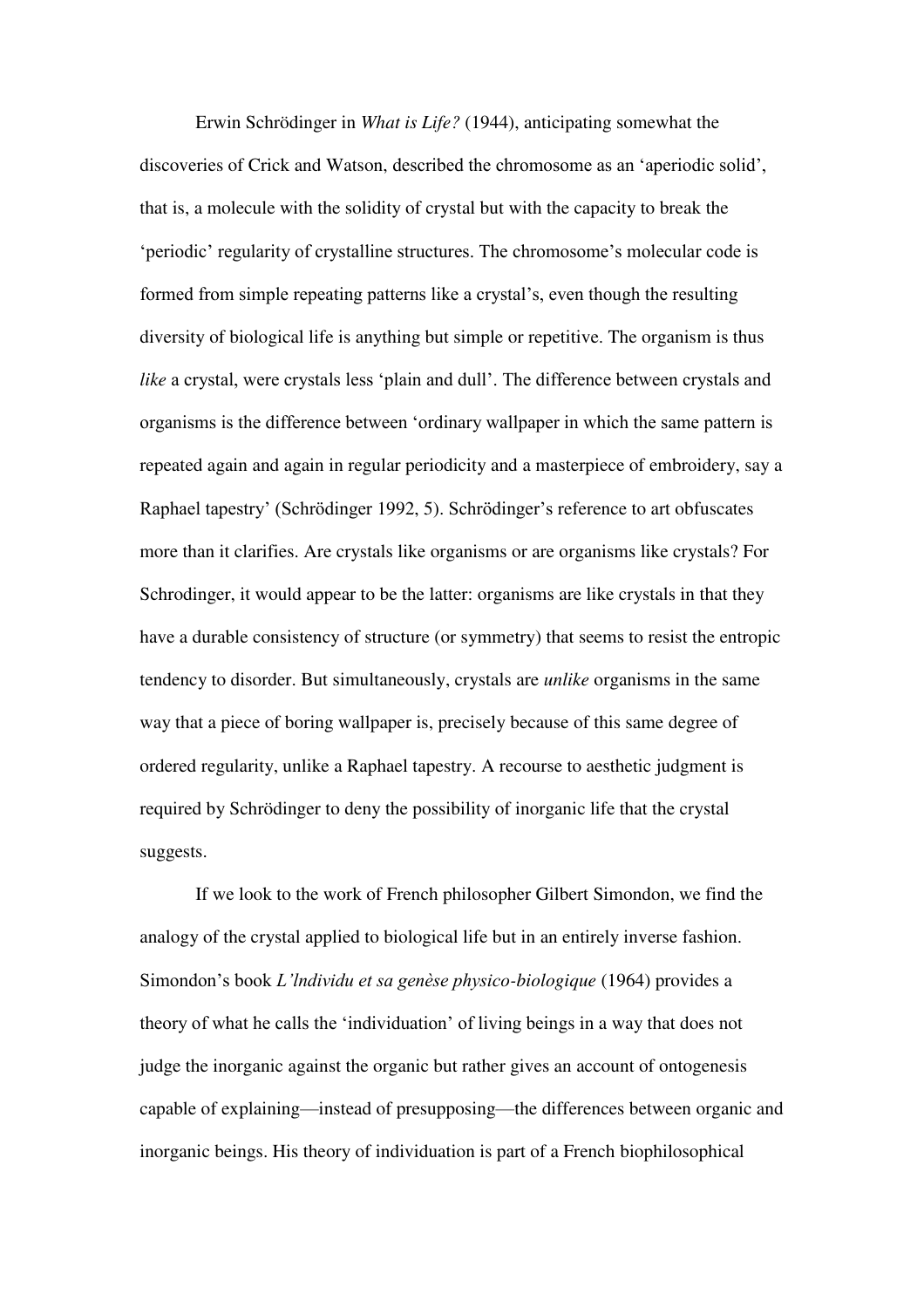tradition associated with Henri Bergson in the first half of the  $20<sup>th</sup>$  century and Gilles Deleuze in the latter half. Bergson's *Creative Evolution* (1907)—hugely popular in its day—challenged the Darwinian model of evolution by arguing for the existence of an 'élan vital' or vital principle by which life not only adapts to its environment but is propelled creatively through its diverse forms. Despite Simondon's debts to Bergson, he departs from the latter's vitalism, which tends towards mysticism in its account of life as a creative force irreducible to matter. From a Simondonian perspective, Bergson's creative evolutionism fails to escape from a certain conception, dating back to Aristotle's *De Anima*, of life as a conjunction of indeterminate, non-living matter (*hyle*) and a determining, animating form (Ansell-Pearson 1999). This 'hylomorphic' view is critiqued by Simondon because it denies the possibility of matter selforganising contingently and for beings to come into being—to *become*—according to dynamics latent within matter itself. Instead of relating an already-constituted individual being back to some prior schema (such as the hylomorphic conjunction of matter and form or a genetic code), we should view beings as self-constituting and indissociable from their becoming or individuation in a wider environment of transindividuation.

Simondon's favoured example of how individuation works is the formation of crystals, and it is in this respect that he offers an account of the relationship between crystals and organisms that is the inverse of Schrodinger's. For the latter, the chromosome's code contains 'the entire pattern of the individual's future development' just as a crystal is formed from a small number of repeating configurations (Schrodinger 1992, 21). For Simondon, however, the crystal provides a paradigm for thinking organic life precisely because beings become in a way that is *not* determined in advance. His ontology of the genesis of individual beings (organic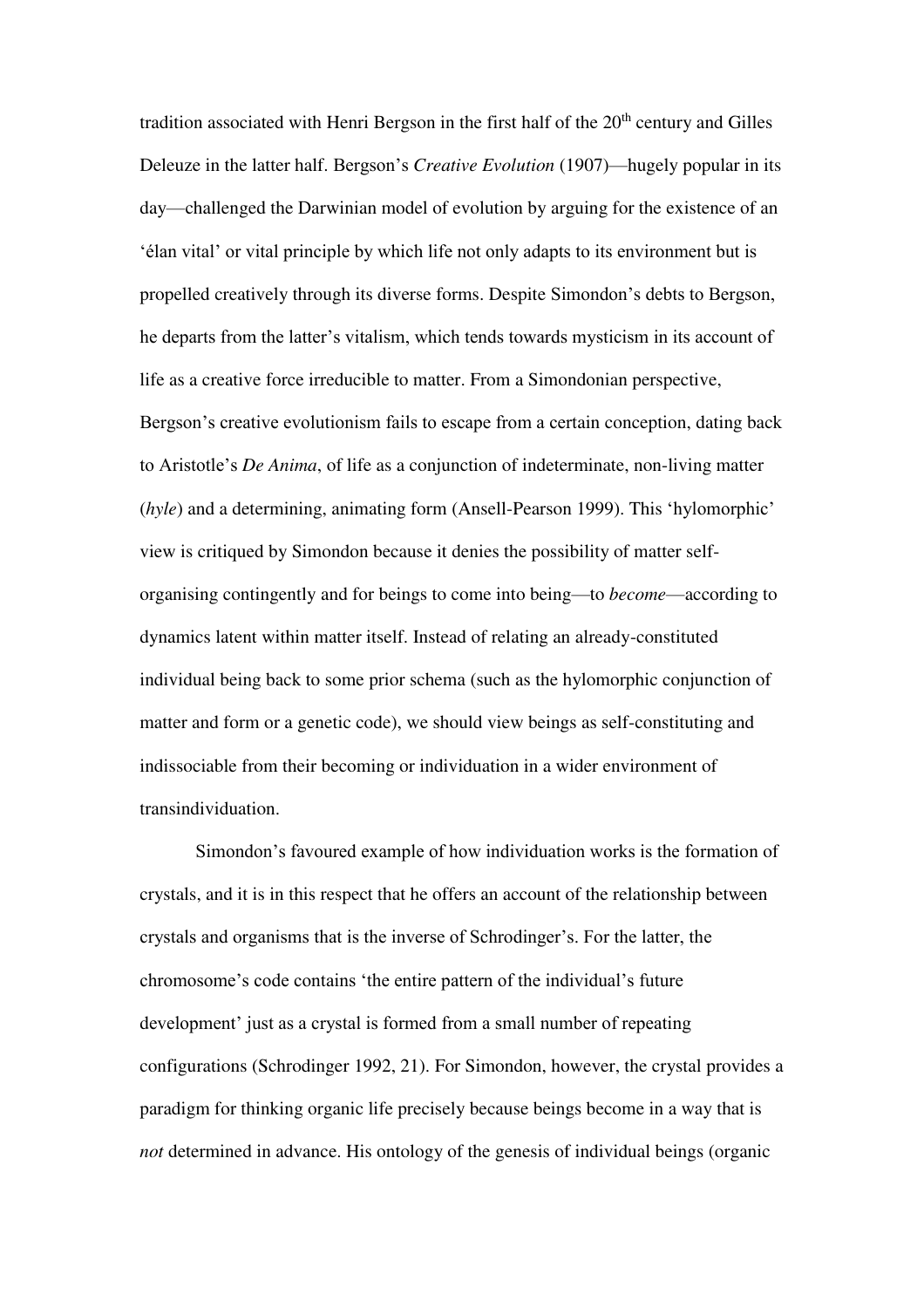or inorganic) emphasises individuation as a process of becoming that is not preformed.

There is, in reality, no such thing as a *fully* constituted or realised individual since individuation involves contingent, on-going actualisations of potentials. These potentials constitute what Simondon calls a 'preindividual state' or field which accompanies individuals as their potentiality: 'individuation does not exhaust in the single act of its appearance all the potentials embedded in the preindividual state' (Simondon 1992, 300). The preindividual *coexists with the individual as its condition*. The formation of crystals offers Simondon one of his key recurring examples of individuation in this sense. Crystals form out of a disturbance in what are known as 'supersaturated' solutions. Supersaturated solutions are both amorphous and unstable and the crystal forms as a partial resolution to this instability. This process involves an entropic tendency towards equilibrium, but the crystal can be regarded as being in a *metastable* (as opposed to stable) equilibrium as long as it continues to individuate. Just as a crystal precipitates from an unstable solution, so an individual forms a metastable (partial) resolution of a preindividual field. All individuations, then, occur at a limit point between relative internal and external domains:

the crystal's genesis … would allow us to grasp, on the macroscopic level, a phenomenon that is rooted in those states of the system belonging to the microphysical domain, molecular and not molar. It would manage to grasp that activity which is at the very boundary of the crystal in the process of formation. Such an individuation is not to be thought of as the meeting of a previous form and matter existing as already constituted and separate terms, but a resolution taking place in the heart of a metastable system rich in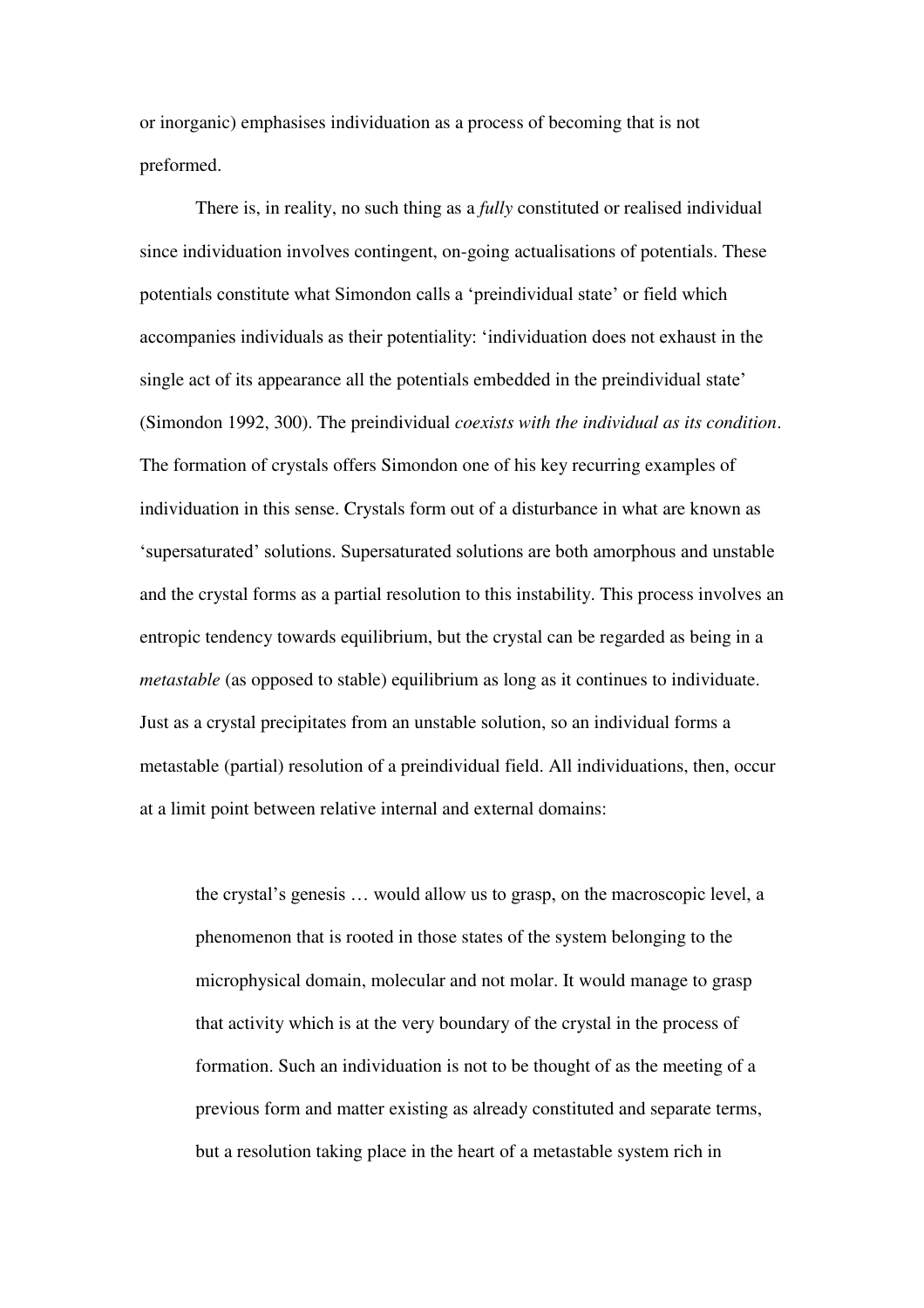potentials: *form, matter and energy pre-exist in the system*. … At the same time that a quantity of energy … is actualized, a portion of matter is organized. (Simondon 1992, 304)

Form, matter, and energy pre-exist but in a particular way: not as a pattern to be realised but as a potential or (as Deleuze would say, following Bergson) a *virtual* condition for the individual's actualisation in contingent encounters. This is the case with a crystal, which develops at the frontier between its surfaces and the solution: 'beginning as a tiny seed, [a crystal] grows and extends itself in all directions in its mother-water. Each layer of molecules that has been constituted serves as the structuring basis for the layer that is being formed next' (313). This manner of accreting form, which Simondon calls 'transduction', involves a progressive iteration in which every actualisation forms a new condition for subsequent ones. New conditions are thus constantly produced. Metastability and transduction thus provide Simondon with the terms of a *general ecology* of relations. This allows us to assert an ecology of becoming that is not structured by an opposition of organic and inorganic but that remains sensitive to differences of scale (i.e. molecular and molar). In my reading of *The Crystal World*, I draw on Deleuze's notion of 'crystalline narration' and show some of the aesthetic implications of Simondon's theory of becoming as transduction. I suggest that it is possible to view space and time as elements of a preindividual field, which perceptions and sensations individuate or formalise.

4. Ballard, Deleuze, and Crystalline Narration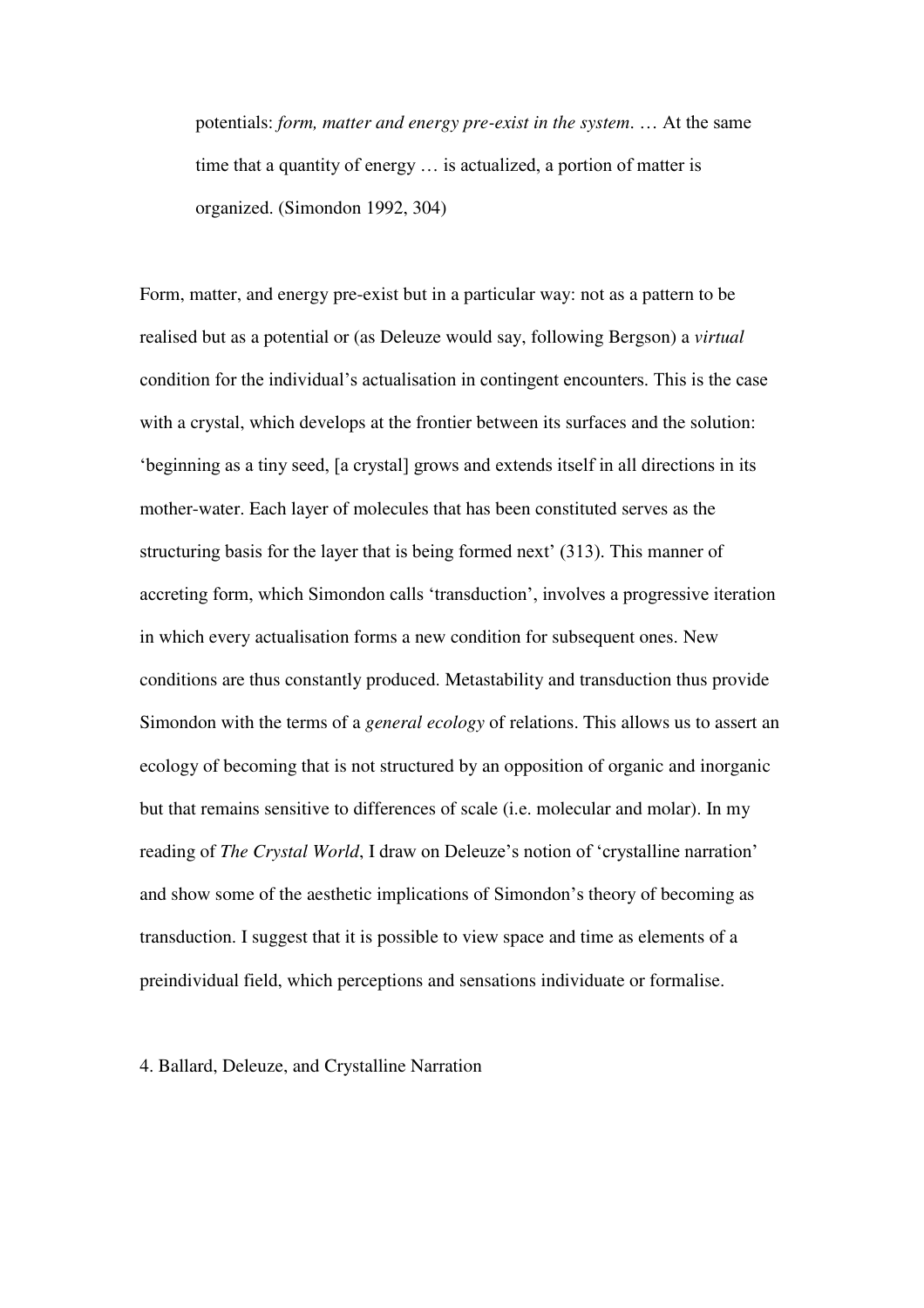Ballard's text begins with Powers, a doctor from a leper hospital, making his way by river steamer towards the town of Mont Royal, located amongst forest and jungle in the Cameroon. Mont Royal is the site of a French-owned mining settlement steeped in an atmosphere of colonial violence. Ballard refers to an 'abortive coup' by rebels to take over the diamond mines (Ballard 2011, 12). Powers' motives are from the outset described as 'ambiguous' and obscure even to him, but are related to a married woman, Suzanne Clair, with whom he has had an affair and who is now stationed at a clinic near Mont Royal. Sanders carries with him an enigmatic letter from Suzanne that obliquely references the crystallisation process:

The forest is the most beautiful in Africa, a house of jewels. I can barely find words to describe our wonder each morning as we look out across the slopes, still half-hidden by the mist but glistening like St. Sophia, each bough a jewelled semi-dome. Indeed, Max says I am becoming excessively Byzantine—I wear my hair to my waist even at the clinic, and affect a melancholy expression, although in fact for the first time in many years my heart sings! (18)

The irony of Ballard's spectacle of crystallisation—in which a whole European tradition of art and architecture seems to recapitulate itself in the West African landscape—is that an art historical framework is used to indicate a process whereby time is consumed by a metastasizing anti-time. This is not indicative of a mere loss of history to the atemporality of the image, as a Jamesonian reading would have it, but of a new discovery of time beyond the historical dead end of the  $20<sup>th</sup>$  century, during which European religious and aesthetics traditions culminated in the bloodshed or war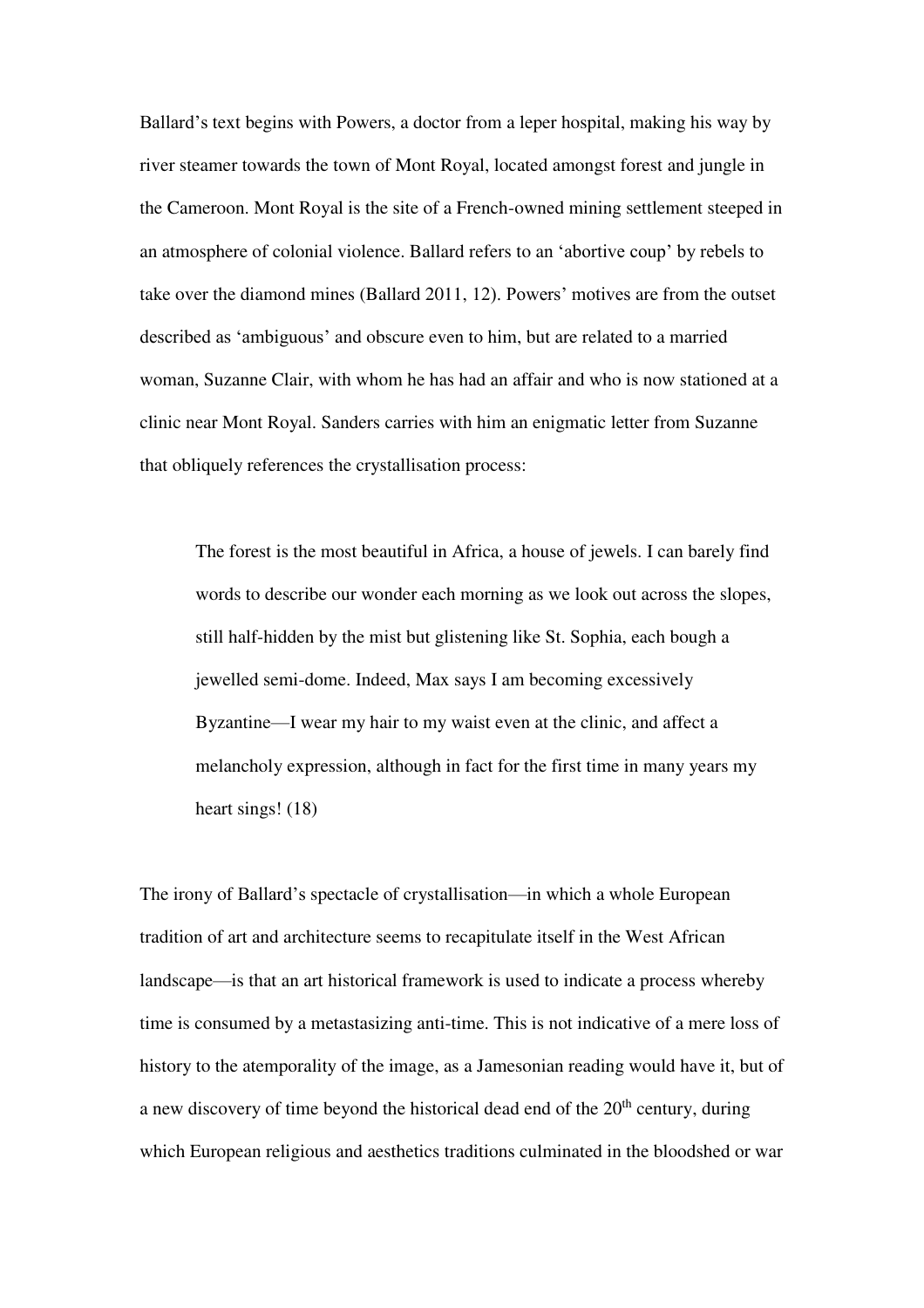and imperialism. The crystal thus *reclaims time* from an exhausted European tradition. Sanders suggests at one point that the appeal of baroque design is that it contains

a greater ambient time, providing that unmistakable premonition of immortality sensed within St. Peter's or the palace at Nymphenburg. By contrast, the architecture of the twentieth century, characteristically one of rectangular unornamented façades, of simple Euclidean space and time, was that of the New World, confident of its firm footing in the future and indifferent to those pangs of mortality which haunted the mind of old Europe. (148)

If the tradition of European (Christian) art and architecture culminates in the 'Euclidean' spacetime of a 20<sup>th</sup> century spatiality overly confident in its own future, then crystallisation stages an apocalyptic synthesis of the past with the present that offers us a new spatiotemporal reality. As the priest Balthus tells Sanders as the crystallisation of the forest nears completion: 'In this forest we see the final celebration of the Eucharist of Christ's body. Here everything is transfigured and illuminated, joined together in the last marriage of space and time' (162). Ideas of Christian eschatology, Romantic sublime, and psychological self-realisation all suggest themselves in this union with the forest. But by drawing on Simondon's use of the crystal as an ecological paradigm, we can read the novel as in terms of a suspension of the biological metaphor. Inorganic life becomes perceptible only through a crisis of the organic. For Ballard, as for the scientists and philosophers discussed above, the crystal suggests an ambiguous point on the threshold of the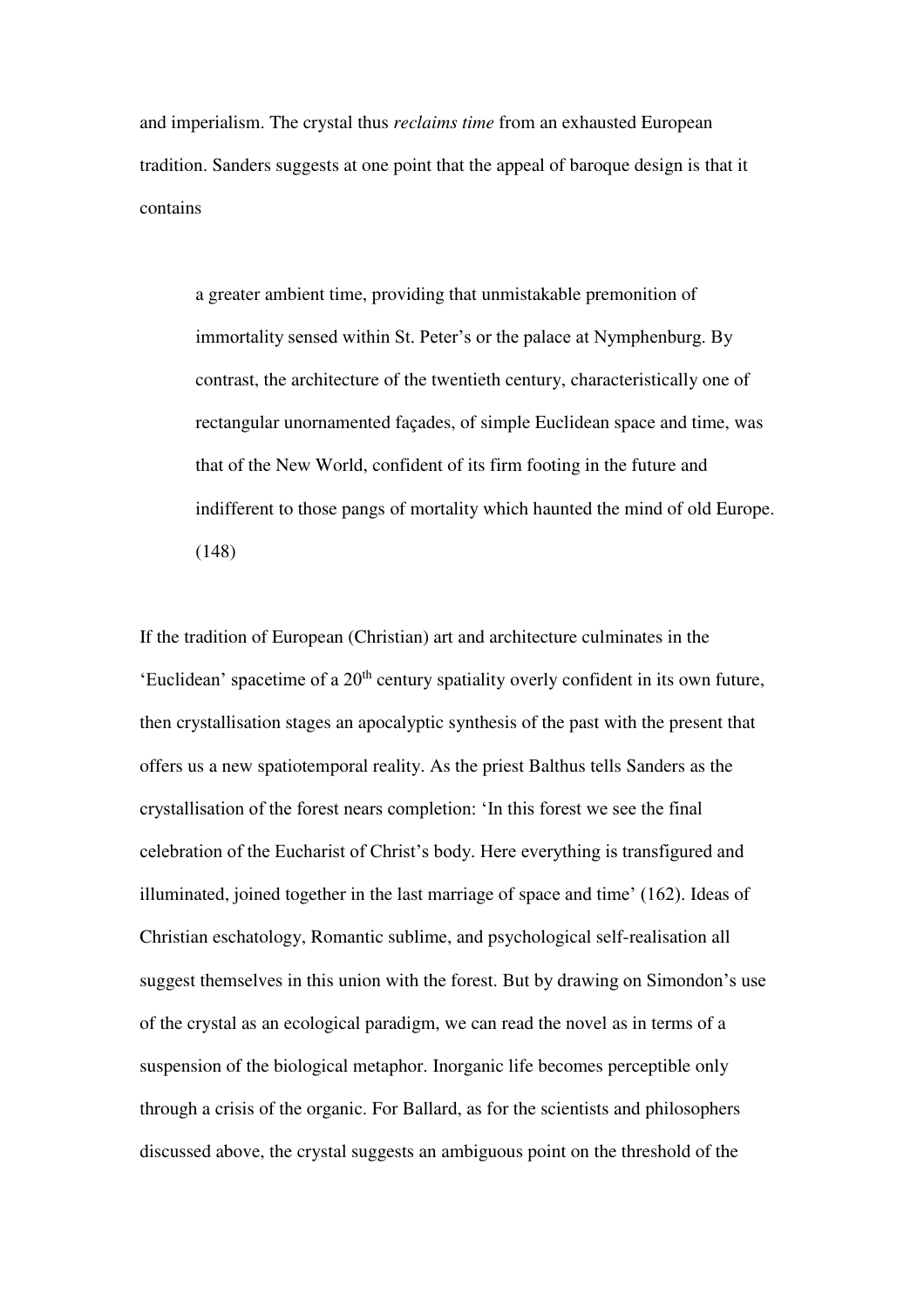living and the non-living. This is what links the crystal to the leprosy virus which, as Sanders puts it in a letter to a colleague, leads a 'semi-animate, crystalline existence, half in and half out of our own time-stream' (84). The crystal forest is a vision of the world seen according to the same uncertain state that characterises the life of the virus.

Corresponding to this apocalypse of the organic is a crisis of action and perception. Ballard's narrative is structured around a central opacity of motivation: Sanders can never articulate fully *why* he wants a union with the forest except in terms of a paralyzing fascination. While this is typical of a Ballard narrative, we can relate it to what Deleuze has called 'crystalline narration'. In his comparison of cinema before and after the Second World War, Deleuze noted a new propensity for what he called 'time-images' in the work of Orson Welles, Italian neo-realism, and the French New Wave. Such images, he argues, break with action and traditional narrative continuity. He relates this to the violence of the War and 'a shattering of the sensory-motor schema … which had linked perceptions, affections and actions', but also to Bergson, for whom time is a distinct domain independent of matter and movement. This autonomy of time justifies the conception of an *élan vital* by which life is irreducible to matter. In Deleuze's reading, this leads less towards mysticism than a new understanding of time adequate to a new  $(20<sup>th</sup>$  century) awareness of spatiality because it allows us to think the actuality of matter and movement alongside a virtuality with which it coexists. Every image of the actual as being-present is accompanied by images of the virtual as a 'pure past', a temporality that is never actualised *as* present but always accompanies the present as its condition of possibility. The present passes only because it has a past to pass into. Post-War cinema, by breaking with action and narrative continuity, gives us a direct image of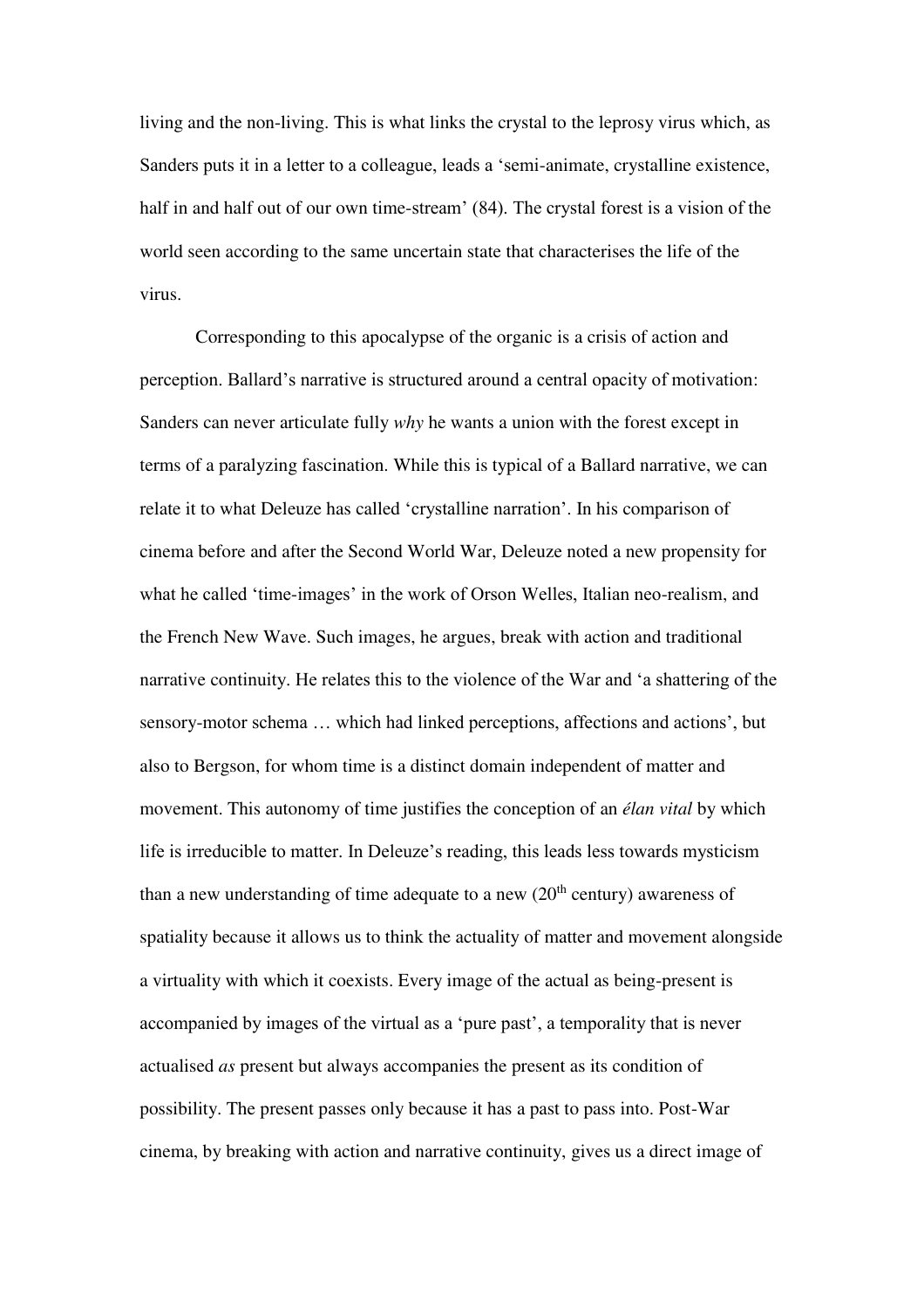time as the coexistence of past and present. Deleuze, drawing on Simondon alongside Bergson, discerns a class of cinematic images that he calls a 'crystal images', in which actual and virtual spacetimes are shown as coexisting:

Time consists of this split, and it is this, it is time, that we *see in the crystal.* … In fact the crystal constantly exchanges the two distinct images which constitute it, the actual image of the present which passes and the virtual image of the past which is preserved: distinct and yet indiscernible, and all the more indiscernible because distinct, because we do not know which is one and which is the other. (Deleuze 1989, 81)

In Simondonian terms, the present the image gives us is an individuation of a state of affairs, but there are also images of *preindividual* states that both co-exist with and condition the process of individuation. This is what Deleuze sees in certain examples of post-War cinema—such as the hall of mirrors scene in Welles' *The Lady from Shanghai* (1948)—but the obsessively multiplied images of crystallisation in Ballard's novel are also crystal-images in this sense because they combine states of the past (a worn-out European aesthetic tradition) with a present actualisation in which the possibility of action as temporal continuity (the sensory-motor schema) is leaking out of the universe. Ballard's crystal images figure a catastrophic shattering of organic time precisely by illuminating a living present insusceptible to temporal continuity, action, or resolution. For Deleuze, post-War cinema likewise shatters the temporality of action and plot and he argues that we can, as a result, oppose 'organic narration' to 'crystalline narration'. While the former 'consists of the development of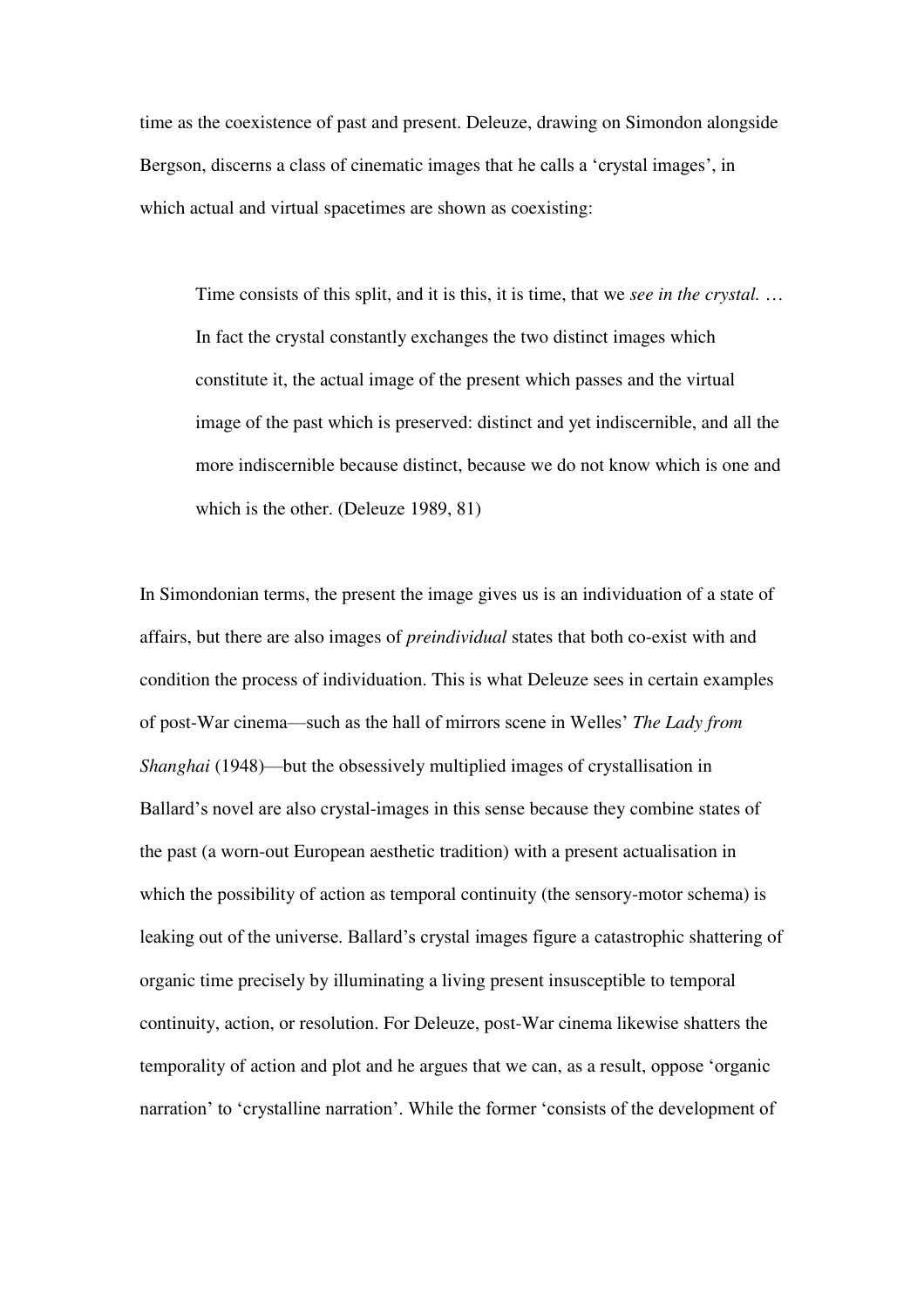sensory-motor schemata as a result of which the characters react to situations or act in such a way as to disclose the situation', crystalline narrative

implies a collapse of sensory-motor schemata. Sensory-motor situations have given way to pure optical and sound situations to which characters, who have become seers, cannot or will not react, so great is their need to 'see' properly what there is in the situation.  $(128)$ 

Crystalline narrative works not by the continuity of lived experience but by shattering Euclidean spacetime. Concrete space thus 'ceases to be organized according to tensions and resolutions of tension, according to goals, obstacles, means, or even detours' (128-9). Ballard's novel does, certainly, contain goals, obstacles and so forth, but these ultimately exist only to document a transition from the organic to the crystalline regime, from action to 'seeing'.

Ballard's final instalment in his tetralogy, then, is a narrative whose dynamics mirror the materiality of the ecological catastrophe itself. Crystallisation suspends organic time through a series of proliferating images of entropic stasis, but entropy here should not be understood as the end of all novelty. Rather, by suspending the organic time of action, Ballard suggests a reclamation of time from the dead end of 20<sup>th</sup> century history, whose terminal point is the Euclidean spacetime of modern architecture. The narrative plunders Western art history in order to offer up an ecoapocalyptic vision of a new spacetime. The ecology of the crystal thus leads us beyond the antinomies of nature and culture, organic and inorganic, vital and technological. For Ballard, these antinomies become sites of antagonism and generate a crisis of spatiality in which inner or psychic space appears in the form of an external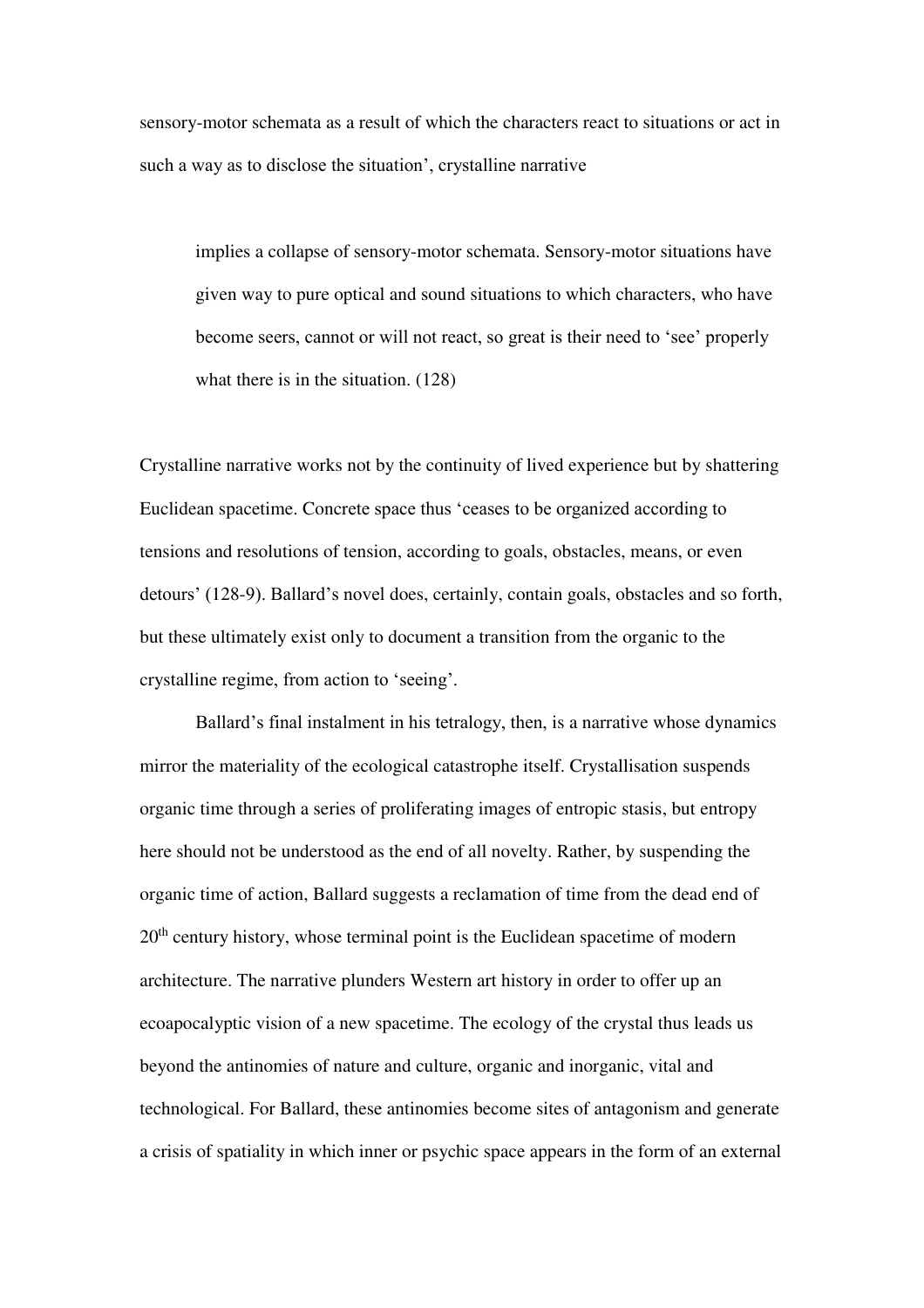reality shaped by libidinal and technological impulses. This is the terrain of his great urban dystopias of the 1970s, in which media images take on a deathly and seductive role, displacing the element of ecological transformation. Nevertheless, the dystopianism of novels such as *The Atrocity Exhibition* and *Crash* may best be understood in relation to the earlier ecoapocalypses, and *The Crystal World* in particular.

# References

Ansell-Pearson, Keith. 1999. 'Bergson and Creative Evolution/Involution: Exposing the Transcendental Illusion of Organismic Life'. In *The New Bergson*, edited by John Mullarkey, 146–67, Manchester: Manchester University Press.

Ballard, J. G. (1962) 1967. *The Wind from Nowhere*. Middlesex: Penguin,

Ballard, J. G. 1973. *Crash*. London: Jonathan Cape.

Ballard, J. G. (1965) 1993. *The Drought*. London: Flamingo.

Ballard, J. G. 1997. 'Robert Smithson as Cargo Cultist'. In *A Collection of Writings on Robert Smithson on the Occasion of the Installation of* Dead Tree *at Pierogi 2000*, edited by Brian Conley and Joe Amrhein. New York: Pierogi Gallery.

Ballard, J. G. 2001. 'The Voices of Time', In *The Complete Short Stories: Volume One*, 228-263, London: Harper Perennial.

Ballard, J. G. (1966) 2011. *The Crystal World*. London: Fourth Estate.

Ballard, J. G. 2012a. '1967: George MacBeth. The New Science Fiction', *Extreme Metaphors: Selected Interviews with J.G. Ballard, 1967-2008*, edited by Simon Sellars and Dan O'Hara, 1-9. London: Fourth Estate.

Ballard, J. G. (1962) 2012b. *The Drowned World*. London: Norton.

Baxter, Jeanette. 2009. *J. G. Ballard's Surrealist Imagination: Spectacular Authorship*. Farnham: Ashgate.

Bergson, Henri. 1944. *Creative Evolution*. Translated by Arthur Mitchell. New York: Modern Library.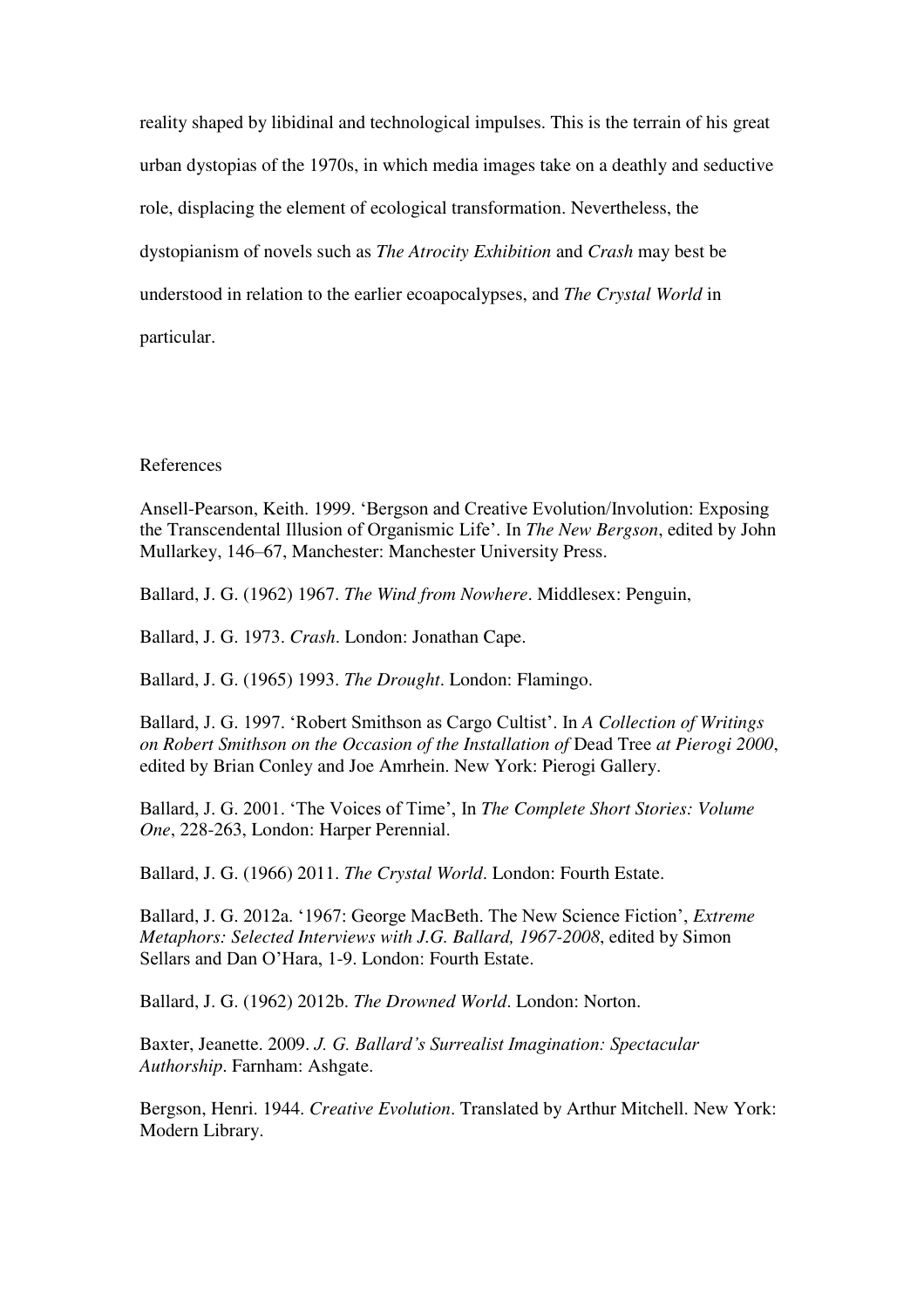Breton, André. 1978. 'Mad Love (excerpts)', translated by David Gascoyne. In *What is Surrealism?: Selected Writings*, edited by Franklin Rosemont, London: Pluto, 160- 68.

Bunn, Charles. 1964. *Crystals: Their Role in Nature and Science*. New York: Academic Press.

Cheetham, Mark A. 2013. 'The Crystal Interface in Contemporary Art: Metaphors of the Organic and Inorganic'. *Leonardo* 43 (3): 250–55.

Clarke, Jim. 2013. 'Reading Climate Change in J. G. Ballard'. *Critical Survey* 25 (2): 7-21.

Cohen, Jeffrey Jerome. 2013. 'Introduction: Ecology's Rainbow'. In *Prismatic Ecology: Ecotheory Beyond Green,* edited by Jeffrey Jerome Cohen, Minneapolis: University of Minnesota Press, xv-xxxv.

Deleuze, Gilles. 1989. *Cinema 2: The Time-Image*. Translated by Hugh Tomlinson and Robert Galeta. Minneapolis: University of Minnesota Press.

Finklestein, Haim. 1987. '"Deserts of Vast Eternity": J. G. Ballard and Robert Smithson'. *Foundation* 39: 50–62.

Francis, Samuel. 2011. *The Psychological Fictions of J. G. Ballard*. London: Continuum.

Gasiorek, Andrzej. 2005. *J. G. Ballard*. Manchester: Manchester University Press,.

Ghosh, Amitav. 2016. *The Great Derangement: Climate Change and the Unthinkable*. University of Chicago Press, Chicago.

Jameson, Fredric. 2005. *Archaeologies of the Future: The Desire Called Utopia and Other Science Fictions*. London: Verso.

Jameson, Fredric. 1991. *Postmodernism, or, the Cultural Logic of Late Capitalism*, London: Verso.

Johns-Putra, Adeline. 2016. 'Climate Change in Literature and Literary Studies: From Cli-Fi, Climate Change Theater and Ecopoetry to Ecocriticism and Climate Change Criticism', *WIREs Climate Change* 7 (2): 266-82.

Luckhurst, Roger. 1997. *'The Angle Between Two Walls': The Fiction of J. G. Ballard*, Liverpool: Liverpool University Press.

Mitchell, W. J. T. 1994. 'Imperial Landscape'. In *Landscape and Power*, edited by W. J. T. Mitchell, 5-34. Chicago: University of Chicago Press,

Papapetros, Spyros. 2016. 'On the Biology of the Inorganic: Crystallography and Discourses of Latent Life in the Art and Architectural Historiography of the Early